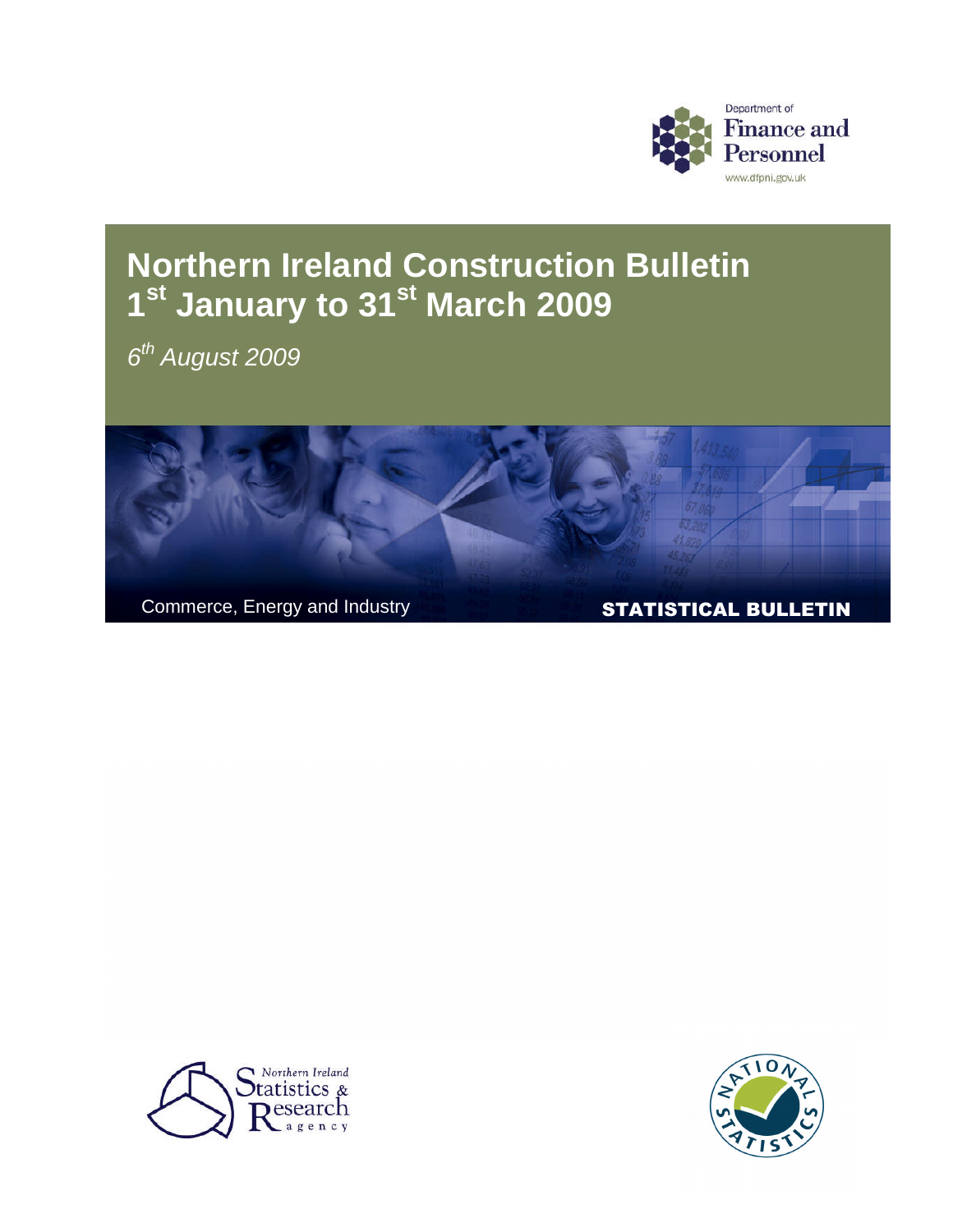## **Contents**

## **Page**

|                  |        |                                                           | $\overline{\mathbf{3}}$<br>$\overline{\mathbf{3}}$ |
|------------------|--------|-----------------------------------------------------------|----------------------------------------------------|
| <b>Chapter 1</b> |        |                                                           | $\overline{\mathbf{4}}$                            |
|                  | 1.1    |                                                           | 4                                                  |
|                  | 1.2    |                                                           | 5                                                  |
|                  | 1.3    |                                                           | 6                                                  |
|                  | 1.4    |                                                           | 7                                                  |
|                  | 1.5    |                                                           | 8                                                  |
|                  | 1.6    |                                                           | 9                                                  |
|                  | 1.7    |                                                           | 10                                                 |
|                  | 1.8(a) |                                                           | 11                                                 |
|                  | 1.8(b) | Output (Constant Prices and Seasonally adjusted)          | 12                                                 |
|                  | 1.9    | Private Contractors: Value of Work Done By Stratum        | 13                                                 |
|                  | 1.10   | Contractors Output (New Work only) by Type of Work        | 14                                                 |
|                  |        |                                                           | 15                                                 |
|                  | 2.1    |                                                           | 15                                                 |
|                  | 2.2    |                                                           | 16                                                 |
|                  | 2.3    | Northern Ireland Employee Jobs in Construction            | 17                                                 |
|                  | 2.4    |                                                           | 18                                                 |
|                  | 2.5    | Northern Ireland Annual Survey of Hours and Earnings      |                                                    |
|                  |        | Earnings and Hours in the Construction Industry           | 19                                                 |
|                  | 2.6    | Northern Ireland Annual Survey of Hours and Earnings      |                                                    |
|                  |        | Earnings in the Construction Industry by Occupation       | 20                                                 |
|                  | 2.7    | Northern Ireland Annual Survey of Hours and Earnings      |                                                    |
|                  |        | Earnings and Hours in the Construction Industry           |                                                    |
|                  |        |                                                           | 21                                                 |
|                  | 2.8    | Statistics of accidents reported to HSENI 1997/98-2007/08 | 22                                                 |
|                  |        |                                                           | 27                                                 |
|                  |        |                                                           | 28                                                 |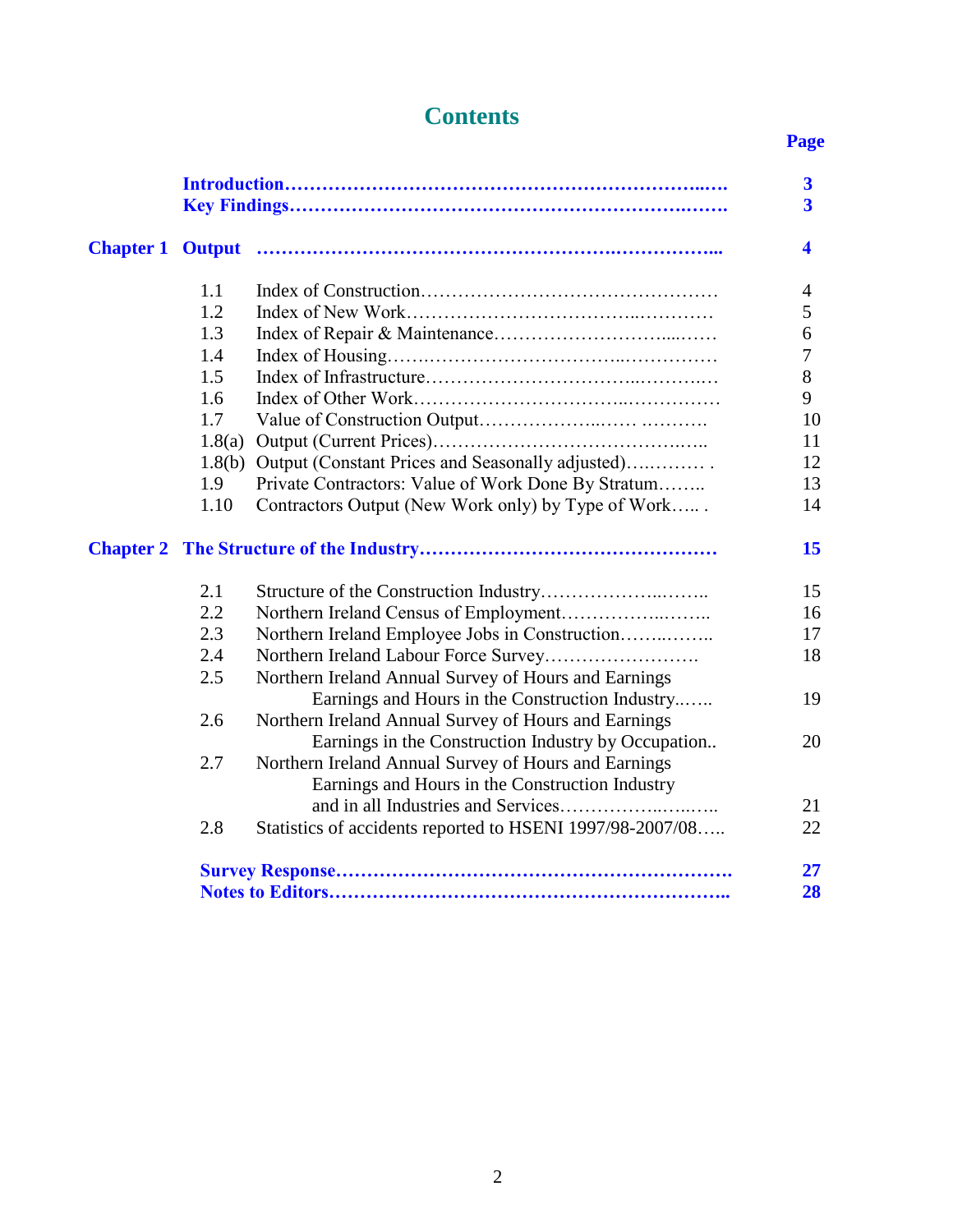## **Northern Ireland Construction Bulletin 1 st January to 31 st March 2009**

### **Introduction**

The Northern Ireland Construction Bulletin is produced by the Central Survey Unit of the Northern Ireland Statistics and Research Agency, on behalf of the Department of Finance and Personnel.

The Bulletin contains information on the value of Construction Output in Northern Ireland. These figures are derived from the Northern Ireland Quarterly Construction Enquiry (QCE). This is a statutory survey of construction firms operating in Northern Ireland. Each quarter a sample of construction firms are asked to provide details of the value of construction activity they have undertaken in a specified period. The QCE principally produces the Index of Construction, which is an estimate of the volume of construction output. It is an important economic indicator, which contributes to the calculation of UK GDP.

Additional information on the Northern Ireland Construction Industry is also contained in the Bulletin. This information is provided by the Statistics Research Branch of the Department of Enterprise, Trade and Investment and the Health and Safety Executive Northern Ireland (from a variety of survey sources).

### **Key Findings**

- The provisional seasonally adjusted Index of Construction for the period  $1<sup>st</sup>$  January to  $31<sup>st</sup>$ March 2009 was 96.4, down 1.8 points on the previous quarter (98.2), and down 5.4 points on the corresponding quarter in 2008 (101.8). An overall downward trend in construction output has been evident since the second quarter of 2007.(Table 1.1)
- The estimated seasonally adjusted value of construction output (at 2005 prices) was £707 million, a decrease of 1.8% (£13 million) on the previous quarter (£720 million) and a decrease of 5.2% on the corresponding quarter in 2008 (£746 million) (Table 1.7)

Readers are reminded:

- $\bullet$  The figures reported above are based on returns from construction firms for the period  $1<sup>st</sup>$ January to 31<sup>st</sup> March 2009;
- Results, particularly for the latest quarter are provisional and subject to revision, as fuller information becomes available from subsequent returns in future quarters.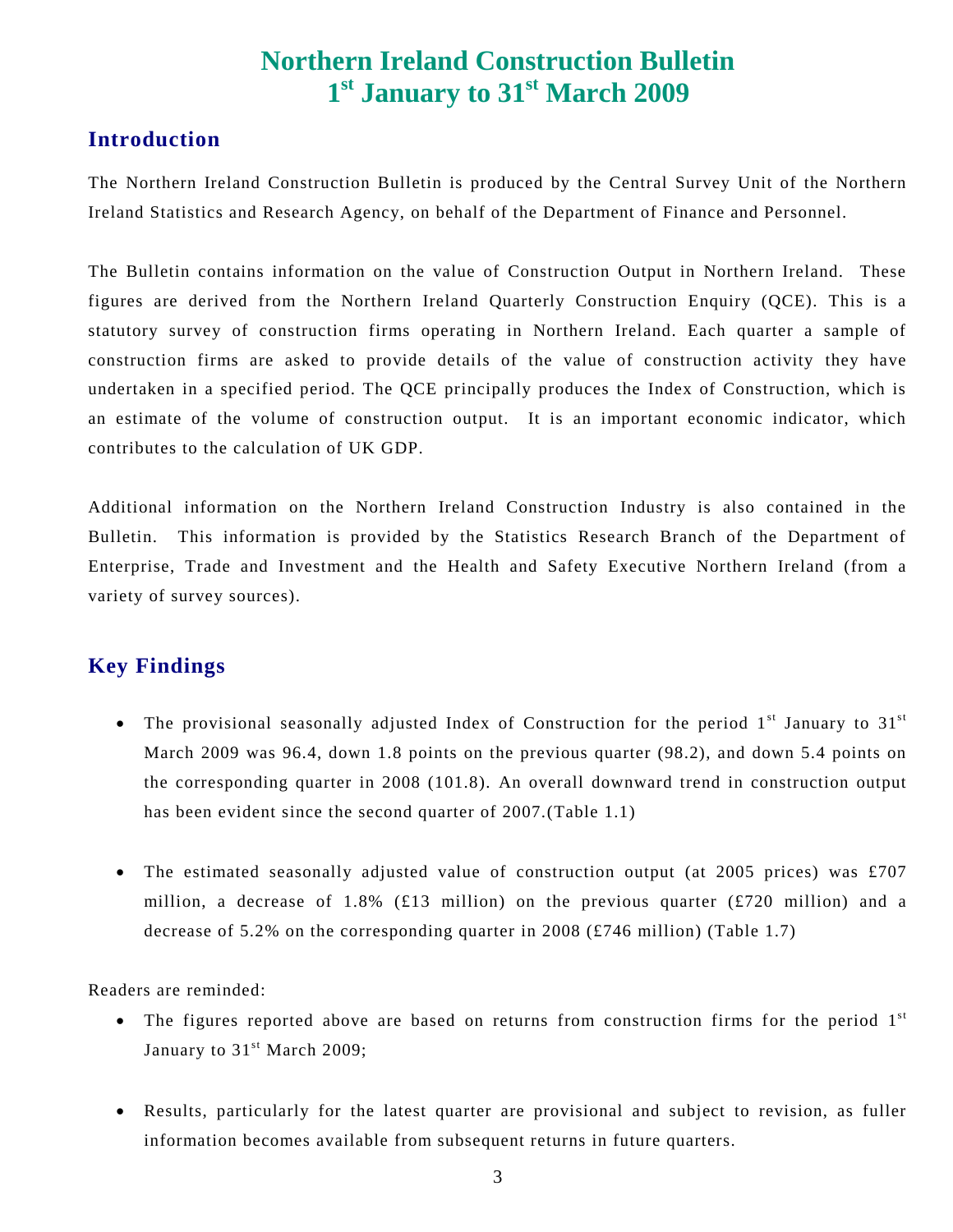## **Chapter 1 Output**

Figures are provisional and subject to revisions to take account of the most recent information and more upto-date seasonal factors (see Notes to Editor)

|      |                                 |                                                                                                                                |                                 | <b>Table 1.1 Index of Construction</b>   |                                          |
|------|---------------------------------|--------------------------------------------------------------------------------------------------------------------------------|---------------------------------|------------------------------------------|------------------------------------------|
|      |                                 |                                                                                                                                |                                 |                                          | Index 2005=100                           |
|      | Year / Quarter                  |                                                                                                                                |                                 | Unadjusted                               | <b>Seasonally Adjusted</b>               |
| 2005 | Jan<br>Apr<br>Jul               | $\overline{\phantom{a}}$<br>$\overline{\phantom{0}}$                                                                           | Mar<br>Jun<br>Sep               | 98.6<br>100.4<br>102.7                   | 99.8<br>98.4<br>102.3                    |
| 2006 | Oct<br>Jan<br>Apr<br>Jul<br>Oct | $\overline{\phantom{a}}$<br>$\overline{\phantom{a}}$<br>$\overline{\phantom{a}}$<br>$\overline{\phantom{a}}$<br>$\blacksquare$ | Dec<br>Mar<br>Jun<br>Sep<br>Dec | 98.4<br>105.8<br>103.5<br>108.3<br>108.2 | 99.6<br>107.0<br>101.5<br>107.9<br>109.6 |
| 2007 | Jan<br>Apr<br>Jul<br>Oct        | $\blacksquare$<br>$\overline{\phantom{a}}$<br>$\overline{\phantom{a}}$<br>$\overline{\phantom{a}}$                             | Mar<br>Jun<br>Sep<br>Dec        | 108.0<br>109.2<br>105.8<br>102.5         | 109.2<br>107.1<br>105.4<br>103.8         |
| 2008 | Jan<br>Apr<br>Jul<br>Oct        | $\overline{\phantom{a}}$<br>$\overline{\phantom{a}}$<br>$\qquad \qquad \blacksquare$<br>$\overline{\phantom{0}}$               | Mar<br>Jun<br>Sep<br>Dec        | 100.8<br>104.0<br>97.4<br>96.9           | 101.8<br>102.1<br>97.1<br>98.2           |
| 2009 | Jan                             |                                                                                                                                | Mar                             | 95.5                                     | 96.4                                     |

### **Figure 1.1 Index of Construction**

**Quarters ending March 2005 to March 2009**

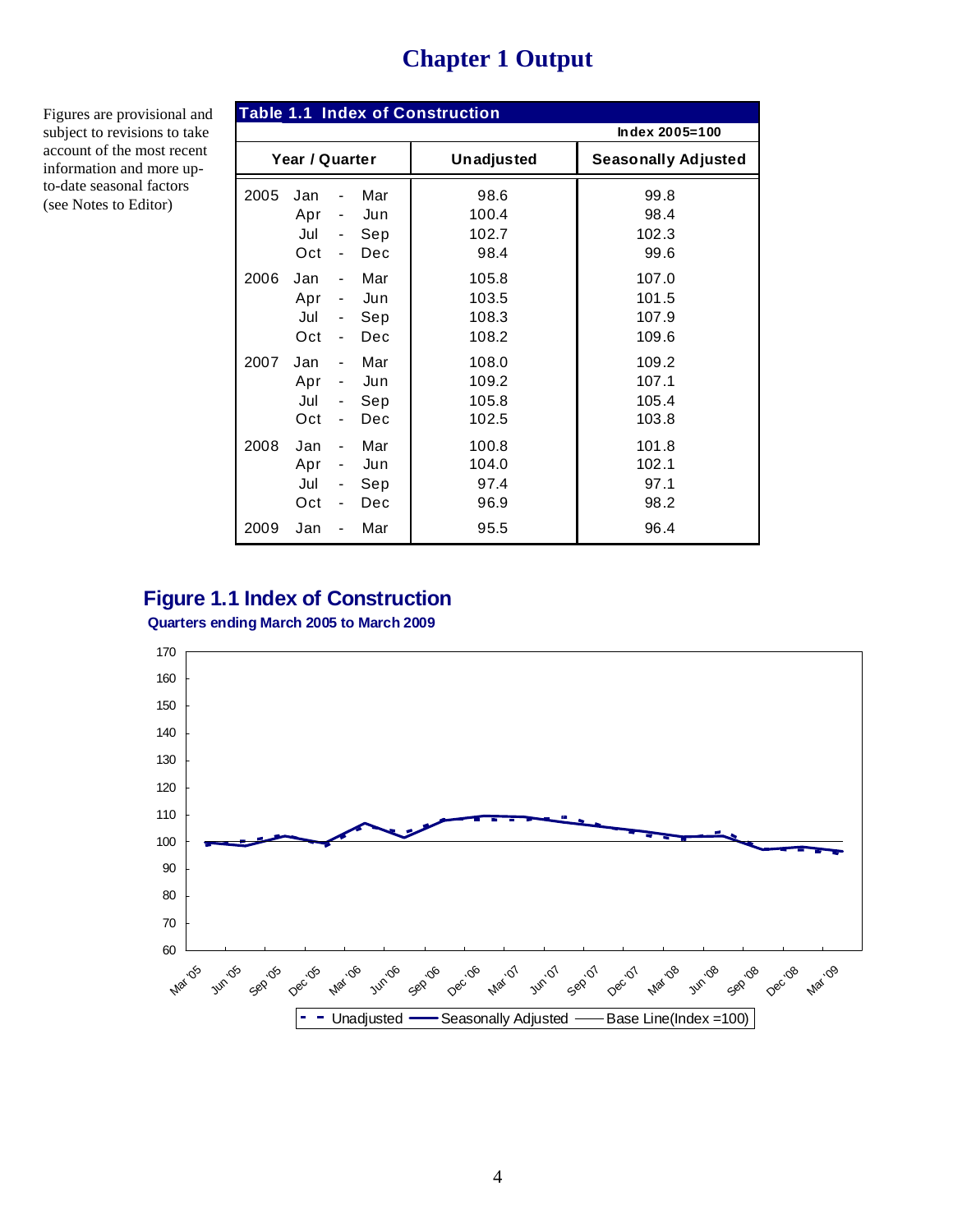Figures are provisional and subject to revisions to take account of the most recent information and more upto-date seasonal factors (see Notes to Editor)

|      |                |                              |     | Table 1.2 Index of New Work <sup>1</sup> |                            |
|------|----------------|------------------------------|-----|------------------------------------------|----------------------------|
|      |                |                              |     |                                          | <b>Index 2005=100</b>      |
|      | Year / Quarter |                              |     | <b>Unadjusted</b>                        | <b>Seasonally Adjusted</b> |
| 2005 | Jan            |                              | Mar | 96.8                                     | 99.2                       |
|      | Apr            | $\overline{\phantom{a}}$     | Jun | 100.1                                    | 98.8                       |
|      | Jul            | $\overline{\phantom{a}}$     | Sep | 104.0                                    | 102.5                      |
|      | Oct            | $\blacksquare$               | Dec | 99.1                                     | 99.8                       |
| 2006 | Jan            | $\blacksquare$               | Mar | 103.8                                    | 105.8                      |
|      | Apr            | $\overline{\phantom{a}}$     | Jun | 106.1                                    | 104.8                      |
|      | Jul            | $\overline{\phantom{0}}$     | Sep | 113.2                                    | 111.5                      |
|      | Oct            | $\blacksquare$               | Dec | 113.0                                    | 114.1                      |
| 2007 | Jan            | $\qquad \qquad \blacksquare$ | Mar | 111.5                                    | 113.4                      |
|      | Apr            | $\overline{\phantom{a}}$     | Jun | 111.8                                    | 110.4                      |
|      | Jul            | $\overline{\phantom{0}}$     | Sep | 107.4                                    | 105.9                      |
|      | Oct            | $\qquad \qquad \blacksquare$ | Dec | 102.5                                    | 103.6                      |
| 2008 | Jan            | $\overline{\phantom{a}}$     | Mar | 100.6                                    | 102.3                      |
|      | Apr            | $\overline{\phantom{a}}$     | Jun | 106.5                                    | 104.8                      |
|      | Jul            | $\qquad \qquad \blacksquare$ | Sep | 97.4                                     | 96.4                       |
|      | Oct            | ٠                            | Dec | 97.0                                     | 98.0                       |
| 2009 | Jan            |                              | Mar | 94.8                                     | 96.5                       |

 $1/N$  ew work relates to new construction including housing, factory and office extensions, major reconstruction, major alteration, site preparation and demolition

#### **Figure 1.2 Index of New Work**

**Quarters ending March 2005 to March 2009**

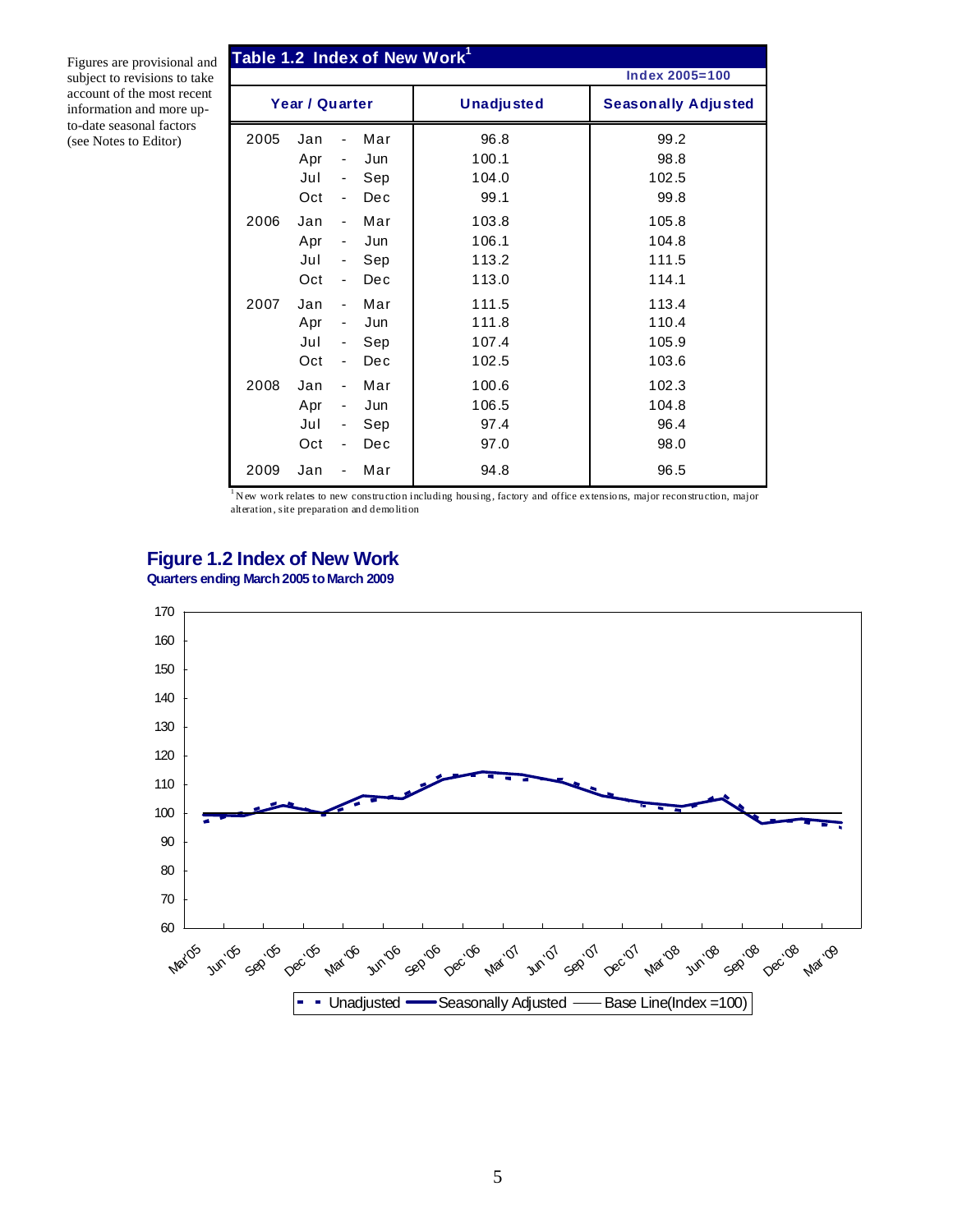Figures are provisional and subject to revisions to take account of the most recent information and more up-to-date seasonal factors (see Notes to Editor)

|      |                          |                                                                                          |                          | Table 1.3 Index of Repair and Maintenance <sup>1</sup> |                                 |
|------|--------------------------|------------------------------------------------------------------------------------------|--------------------------|--------------------------------------------------------|---------------------------------|
|      |                          |                                                                                          |                          |                                                        | $Index 2005 = 100$              |
|      | Year / Quarter           |                                                                                          |                          | <b>Unadjusted</b>                                      | <b>Seasonally Adjusted</b>      |
| 2005 | Jan<br>Apr<br>Jul<br>Oct | $\overline{\phantom{a}}$<br>$\overline{\phantom{a}}$<br>$\overline{\phantom{a}}$         | Mar<br>Jun<br>Sep<br>Dec | 106.7<br>101.7<br>96.8<br>95.2                         | 96.3<br>103.1<br>100.7<br>99.5  |
| 2006 | Jan<br>Apr<br>Jul<br>Oct | $\overline{\phantom{a}}$<br>$\overline{\phantom{a}}$<br>$\blacksquare$<br>÷,             | Mar<br>Jun<br>Sep<br>Dec | 114.6<br>92.2<br>87.0<br>87.4                          | 104.6<br>94.0<br>90.5<br>89.4   |
| 2007 | Jan<br>Apr<br>Jul<br>Oct | $\blacksquare$<br>$\sim$ $-$<br>$\blacksquare$<br>÷,                                     | Mar<br>Jun<br>Sep<br>Dec | 92.8<br>97.7<br>98.8<br>102.7                          | 86.1<br>100.6<br>101.9<br>103.2 |
| 2008 | Jan<br>Apr<br>Jul<br>Oct | $\blacksquare$<br>$\blacksquare$<br>$\overline{\phantom{a}}$<br>$\overline{\phantom{a}}$ | Mar<br>Jun<br>Sep<br>Dec | 101.5<br>93.2<br>97.5<br>96.6                          | 95.7<br>96.8<br>99.4<br>96.2    |
| 2009 | Jan                      |                                                                                          | Mar                      | 98.5                                                   | 94.0                            |

**<sup>1</sup>** Repair & Maintenance includes all on-site work not defined as new construction.

#### **Figure 1.3 Index of Repair and Maintenance Quarters ending March2005 toMarch 2009**

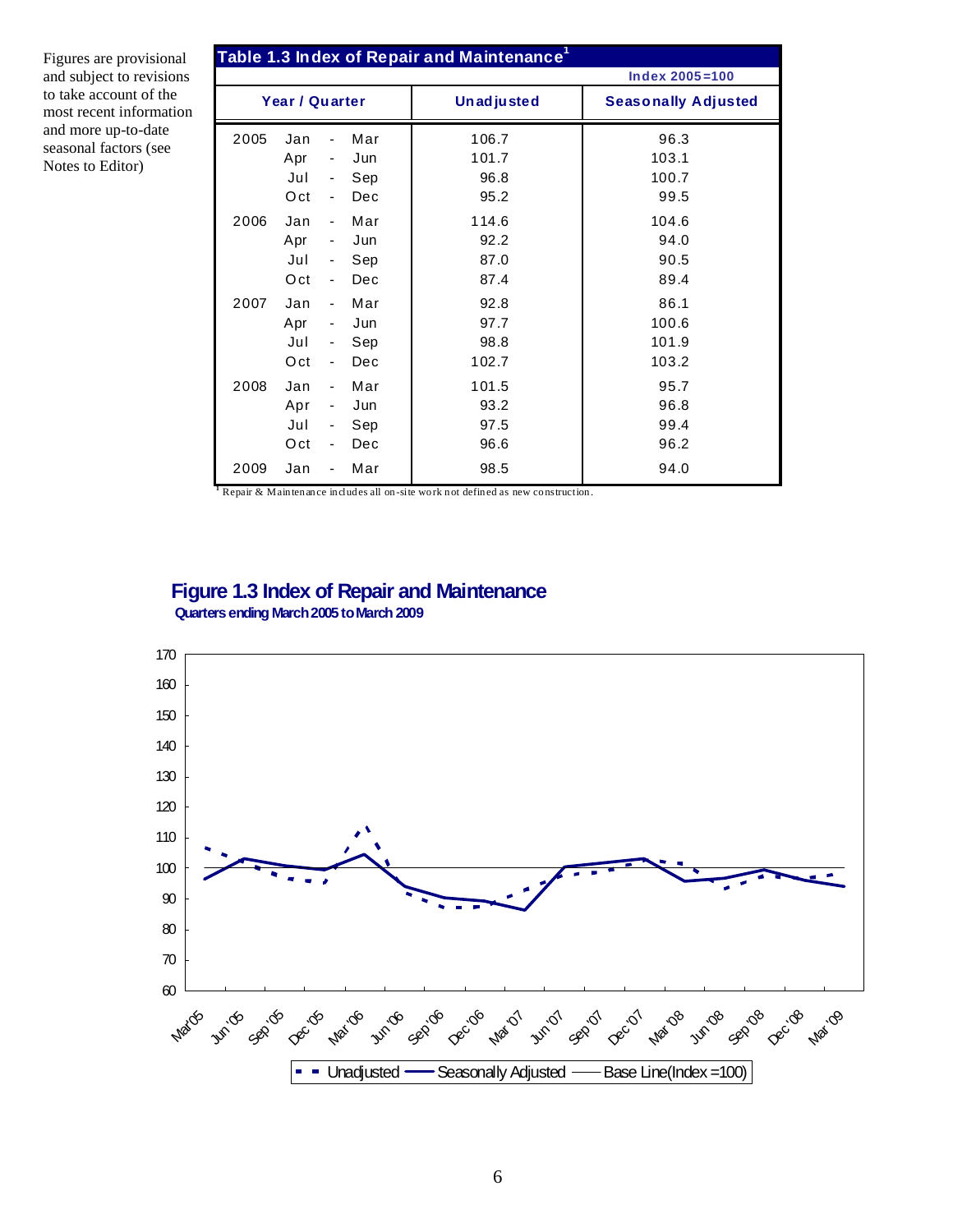Figures are provisional and subject to revisions to take account of the to most recent information and more up-to-date seasonal factors (see Notes to Editor)

|      | Table 1.4 Index of Housing $^{\rm 1}$ |                   |                            |
|------|---------------------------------------|-------------------|----------------------------|
|      |                                       |                   | Index 2005=100             |
|      | Year / Quarter                        | <b>Unadjusted</b> | <b>Seasonally Adjusted</b> |
| 2005 | Jan - Mar                             | 92.2              | 95.2                       |
|      | Apr - Jun                             | 106.1             | 102.0                      |
|      | Jul - Sep                             | 104.6             | 105.0                      |
|      | Oct - Dec                             | 97.1              | 97.7                       |
| 2006 | Jan - Mar                             | 107.1             | 110.1                      |
|      | Apr - Jun                             | 106.2             | 101.9                      |
|      | Jul - Sep                             | 101.2             | 102.4                      |
|      | Oct - Dec                             | 107.2             | 107.9                      |
| 2007 | Jan - Mar                             | 105.8             | 108.1                      |
|      | Apr - Jun                             | 105.6             | 101.3                      |
|      | Jul - Sep                             | 93.3              | 94.9                       |
|      | Oct - Dec                             | 89.9              | 90.6                       |
| 2008 | Jan - Mar                             | 82.6              | 84.0                       |
|      | Apr - Jun                             | 86.4              | 82.8                       |
|      | Jul - Sep                             | 71.7              | 73.2                       |
|      | Oct - Dec                             | 74.4              | 75.0                       |
| 2009 | Jan - Mar                             | 75.4              | 76.4                       |

 $^{\rm 1}$  Ho using relates to all housing construction activity, both private and public sector.

#### **Figure 1.4 Index of Housing Quarters Ending March 2005 to March 2009**

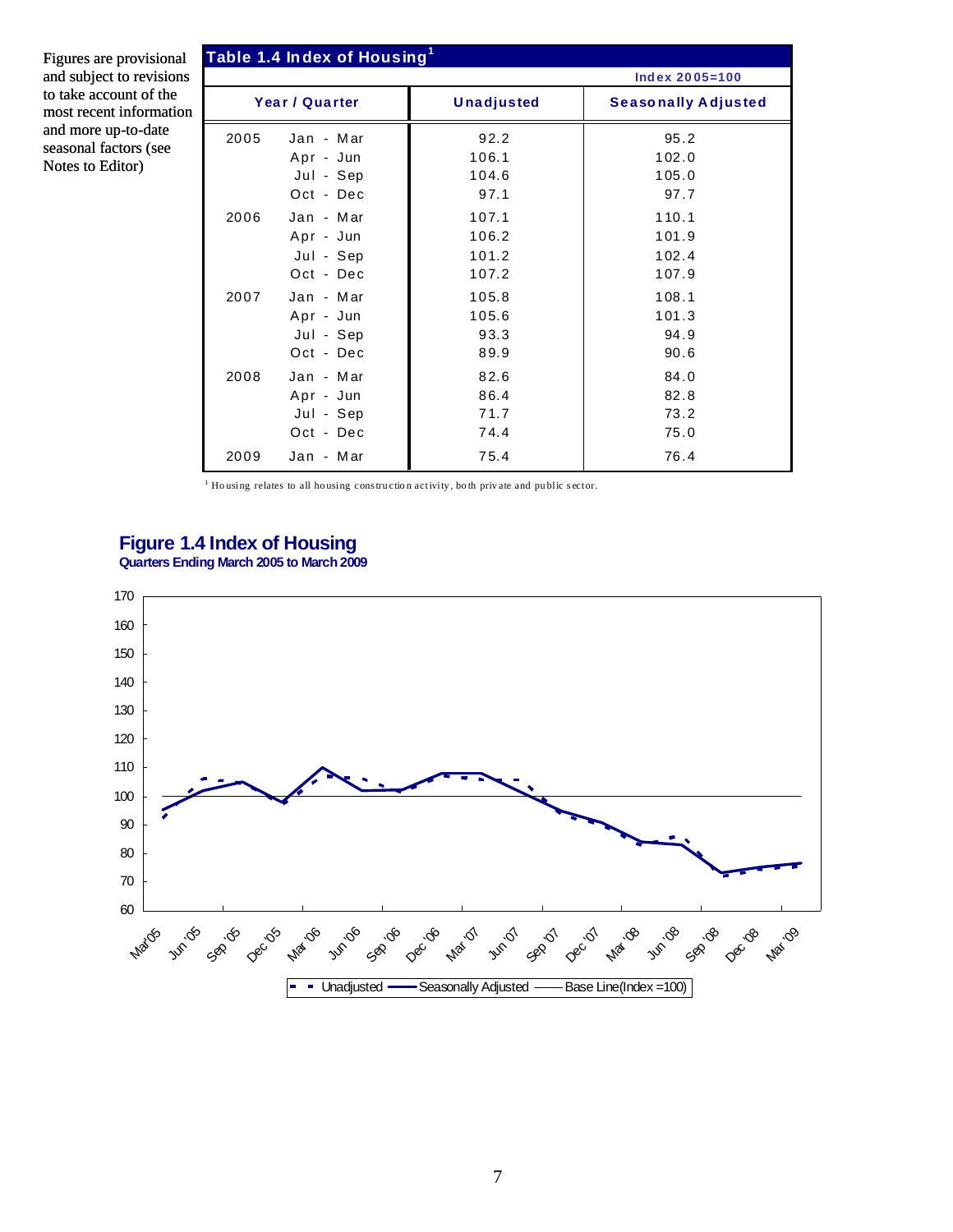Figures are provisional and subject to revisions to take account of the most recent information and more up-to-date seasonal factors (see Notes to Editor)

|      | Table 1.5 In dex of Infrastructure <sup>1</sup>       |                                  |
|------|-------------------------------------------------------|----------------------------------|
|      |                                                       | $Index 2005 = 100$               |
|      | Year / Quarter                                        | Un ad justed <sup>2</sup>        |
| 2005 | Jan - Mar<br>Apr - Jun<br>Jul – Sep<br>Oct - Dec      | 113.3<br>86.8<br>106.4<br>93.9   |
|      | 2006 Jan - Mar<br>Apr - Jun<br>Jul - Sep<br>Oct - Dec | 95.8<br>98.4<br>122.5<br>93.6    |
|      | 2007 Jan - Mar<br>Apr - Jun<br>Jul - Sep<br>Oct - Dec | 111.0<br>125.1<br>130.2<br>131.3 |
| 2008 | Jan - Mar<br>Apr – Jun<br>Jul - Sep<br>Oct - Dec      | 155.2<br>150.7<br>151.4<br>160.5 |
|      | 2009 Jan - Mar                                        | 161.1                            |

Infrastructure in cludes work on roads and car parks, water and sewerage, electricity , gas , com m unication, air tran spo rt, railway s, h arbou rs an d waterw ay s

 $2$  The seasonally ad justed figures are equal to the unadjusted figures because th is series was not found to be a candidate for seasonal adjustment

#### **Figure 1.5 Index of Infrastructure Quarters Ending March 2005 to March 2009**

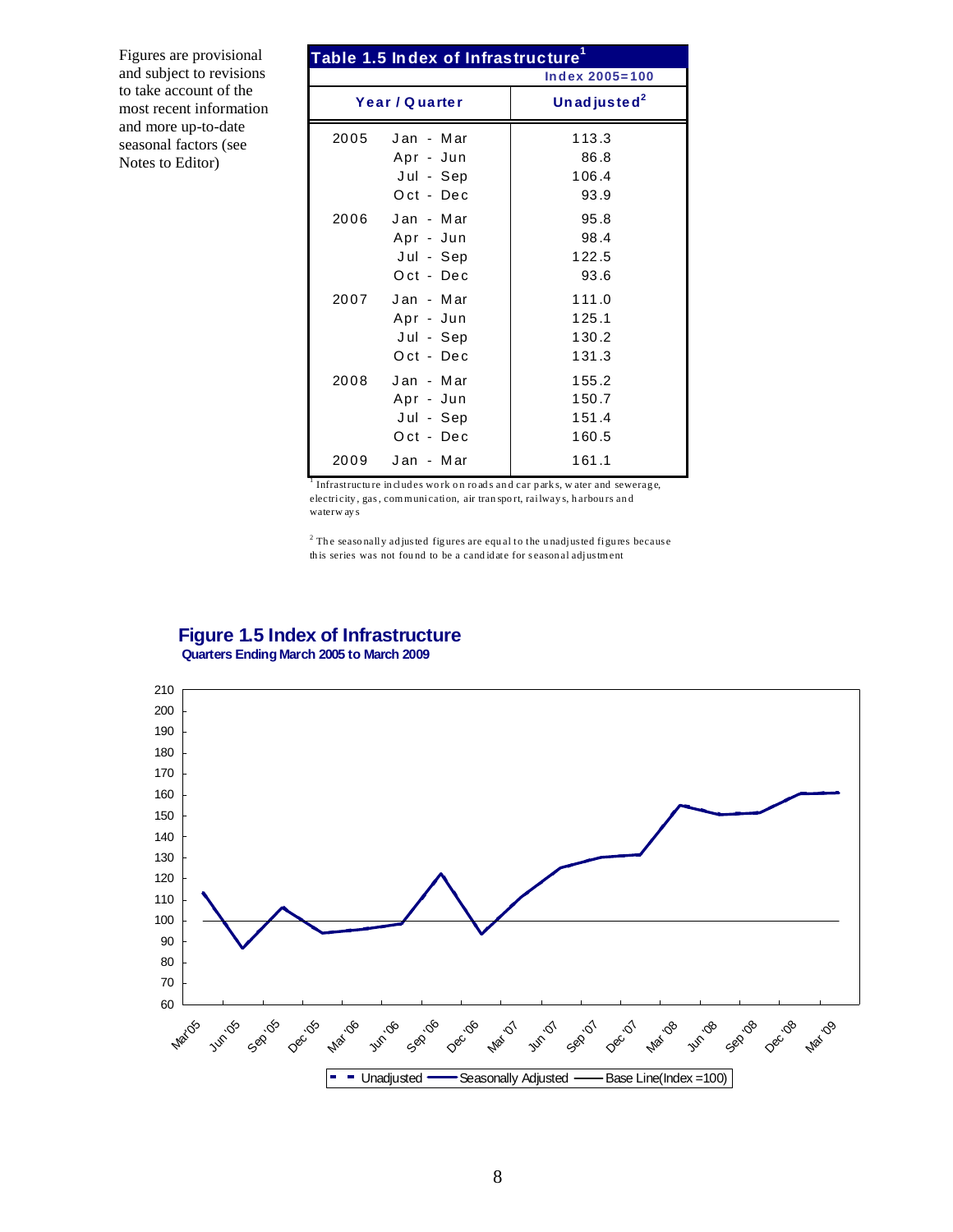Figures are provisional and subject to revisions to take account of the most recent information and more up-todate seasonal factors (see Notes to Editor)

|      | Table 1.6 Index of Other Work <sup>1</sup>       |                                  |
|------|--------------------------------------------------|----------------------------------|
|      |                                                  | Index 2005=100                   |
|      |                                                  | Unadjusted <sup>2</sup>          |
| 2005 | Jan - Mar<br>Apr - Jun<br>Jul - Sep<br>Oct - Dec | 102.1<br>97.4<br>98.8<br>101.7   |
| 2006 | Jan - Mar<br>Apr - Jun<br>Jul - Sep<br>Oct - Dec | 107.6<br>101.6<br>112.8<br>114.9 |
| 2007 | Jan - Mar<br>Apr - Jun<br>Jul - Sep<br>Oct - Dec | 110.1<br>108.4<br>114.1<br>109.4 |
| 2008 | Jan - Mar<br>Apr - Jun<br>Jul - Sep<br>Oct - Dec | 106.2<br>111.3<br>113.2<br>105.0 |
| 2009 | Jan - Mar                                        | 99.5                             |

<sup>1</sup>Other work includes factories, warehouse, oil, steel, gas and coal, school, colleges, offices, banks, shops, universities, entertainment, agriculture, health, welfare, garages and miscellanous.

 $2$  The seasonally adjusted figures are equal to the unadjusted figures because this series was not found to be a candidate for seasonal adjustment

#### **Figure 1.6 Index of Other Work Quarters EndingMarch 2005 to March 2009**

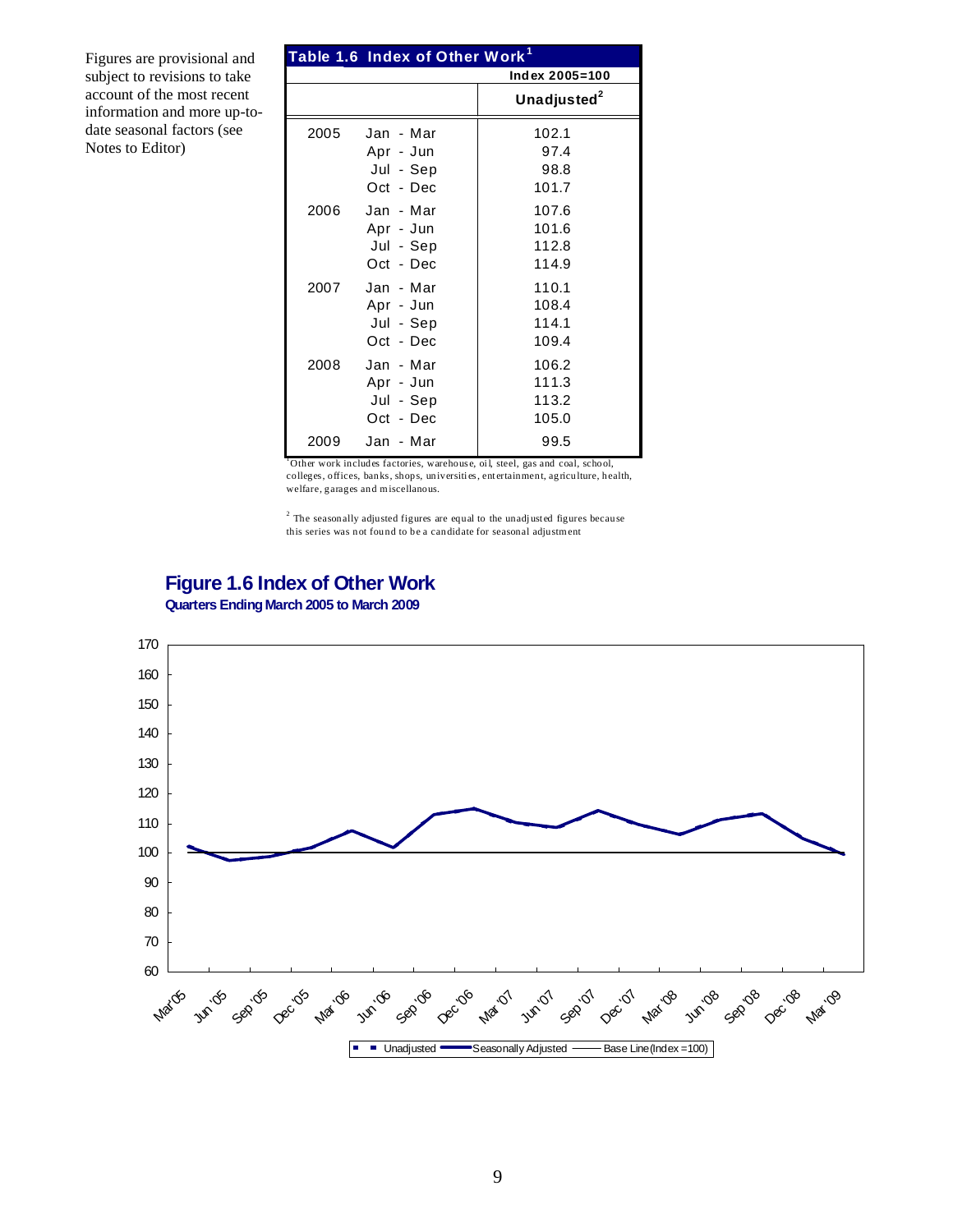#### **Ta ble 1.7 V a lue of C on struc tio n O utp ut**

Figures are provisional and subject to revisions to take account of the most recent information and more upto-date seasonal factors (see Notes to Editor)

| Year / Quarter |           | <b>Current prices</b><br>(£ Million) | 2005 prices<br>(£ Million) | 2005 prices and<br><b>Seasonally Adjusted</b><br>(£ Million) |
|----------------|-----------|--------------------------------------|----------------------------|--------------------------------------------------------------|
| 2005           | Jan - Mar | 710                                  | 723                        | 732                                                          |
|                | Apr - Jun | 730                                  | 736                        | 721                                                          |
|                | Jul - Sep | 761                                  | 753                        | 750                                                          |
|                | Oct - Dec | 733                                  | 721                        | 731                                                          |
| Total          |           | 2,934                                | 2,934                      | 2,934                                                        |
| 2006           | Jan - Mar | 797                                  | 776                        | 785                                                          |
|                | Apr - Jun | 788                                  | 759                        | 744                                                          |
|                | Jul - Sep | 839                                  | 794                        | 791                                                          |
|                | Oct - Dec | 845                                  | 794                        | 804                                                          |
| Total          |           | 3,268                                | 3,123                      | 3,123                                                        |
| 2007           | Jan - Mar | 861                                  | 792                        | 801                                                          |
|                | Apr - Jun | 874                                  | 801                        | 786                                                          |
|                | Jul - Sep | 854                                  | 776                        | 773                                                          |
|                | Oct - Dec | 834                                  | 752                        | 762                                                          |
| Total          |           | 3,424                                | 3,119                      | 3,119                                                        |
| 2008           | Jan - Mar | 820                                  | 739                        | 746                                                          |
|                | Apr - Jun | 849                                  | 763                        | 749                                                          |
|                | Jul - Sep | 797                                  | 715                        | 712                                                          |
|                | Oct - Dec | 784                                  | 711                        | 720                                                          |
| Total          |           | 3,249                                | 2,930                      | 2,930                                                        |
| 2009 Jan - Mar |           | 768                                  | 701                        | 707                                                          |

#### **Figure 1.7 Value of Construction Output**

**Quarters Ending March 2005 to March 2009**

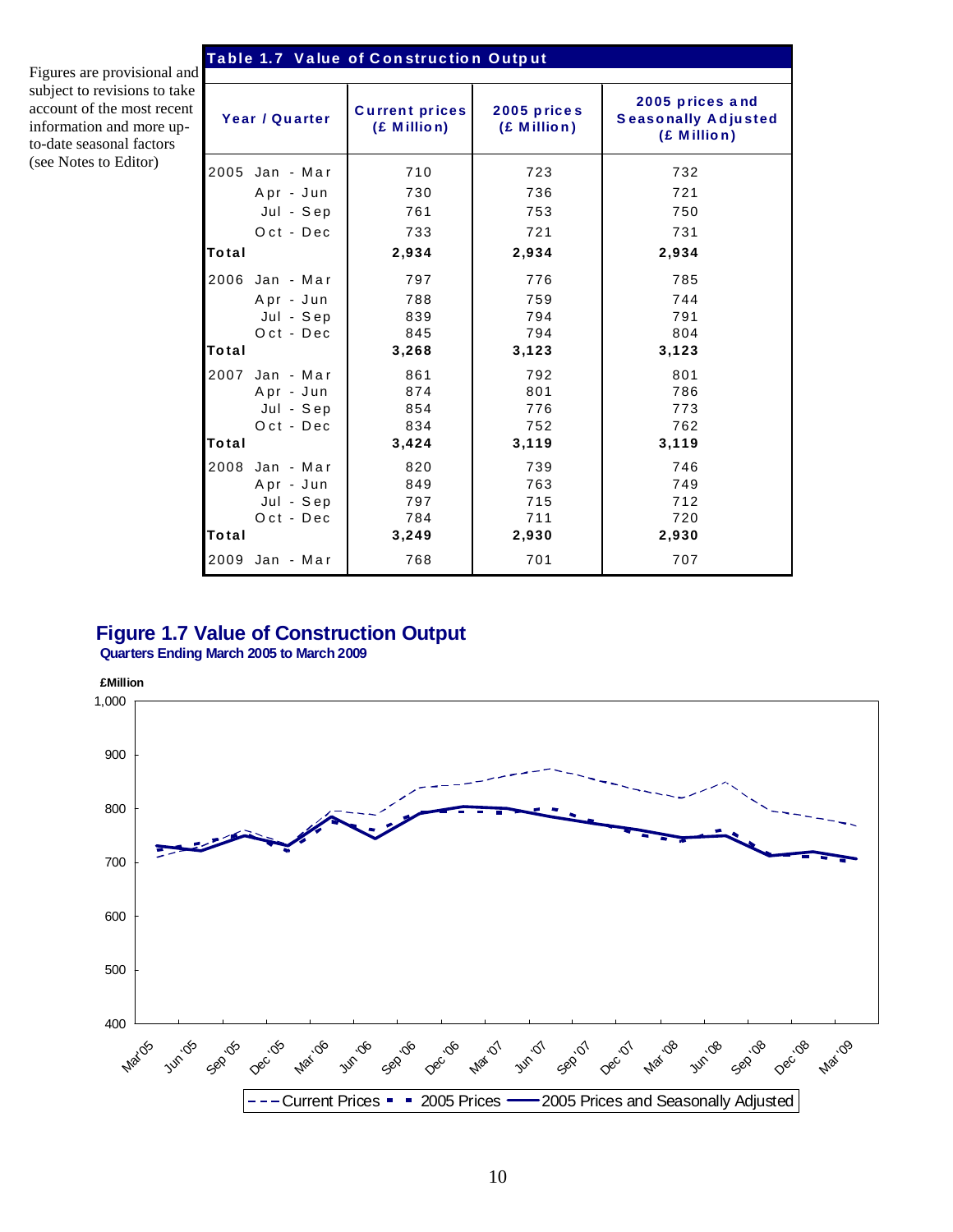Figures are provisional and subject to revisions to take account of the most recent information and more up-to-date seasonal factors (see Notes to Editor)

## **Table 1.8 (a) Output<sup>1</sup>**

**Current Prices (£ million)**

|      | <b>IGUITENT PRICES (£ MILIION)</b> |                    |       |         |                       |                                     |                   |                |                |                               |                   |      |                       |                         |                 |
|------|------------------------------------|--------------------|-------|---------|-----------------------|-------------------------------------|-------------------|----------------|----------------|-------------------------------|-------------------|------|-----------------------|-------------------------|-----------------|
|      |                                    |                    |       |         |                       | <b>Other New Work non-housing</b>   |                   |                |                | <b>Repair and Maintenance</b> |                   |      |                       |                         |                 |
|      |                                    |                    |       |         |                       | <b>Other New Work exc</b>           |                   |                |                |                               |                   |      |                       |                         |                 |
|      |                                    | <b>New housing</b> |       |         | <i>infrastructure</i> |                                     |                   |                | <b>Housing</b> |                               | <b>Other Work</b> |      |                       |                         |                 |
|      |                                    |                    |       |         |                       |                                     |                   |                |                |                               |                   |      |                       |                         |                 |
|      | <b>YEAR/QUARTER</b>                |                    |       | Infra - |                       | <b>Private</b>                      | <b>Private</b>    | <b>All New</b> |                |                               | $lnfra -$         |      |                       | <b>All Repair &amp;</b> |                 |
|      |                                    | <b>Public</b>      |       |         |                       | Private structure Public Industrial | <b>Commercial</b> | <b>Work</b>    | <b>Public</b>  | <b>Private</b>                | <b>structure</b>  |      | <b>Public Private</b> | maintenance             | <b>All Work</b> |
| 2005 | Mar<br>Jan -                       | 34.0               | 247.8 | 78.4    | 109.1                 | 18.7                                | 79.5              | 567.5          | 36.9           | 15.2                          | 27.3              | 43.3 | 19.8                  | 142.5                   | 710.0           |
|      | Apr -<br>Jun                       | 35.8               | 291.9 | 57.6    | 96.6                  | 19.2                                | 92.2              | 593.1          | 35.6           | 23.7                          | 25.1              | 30.4 | 21.8                  | 136.6                   | 729.7           |
|      | Sep<br>Jul -                       | 38.9               | 298.8 | 74.0    | 105.5                 | 11.2                                | 97.1              | 625.5          | 26.5           | 23.9                          | 30.5              | 27.5 | 26.7                  | 135.1                   | 760.6           |
|      | Oct - Dec                          | 51.2               | 259.6 | 69.1    | 88.2                  | 15.8                                | 116.3             | 600.1          | 28.7           | 23.9                          | 25.1              | 27.7 | 28.0                  | 133.3                   | 733.5           |
| 2006 | Jan - Mar                          | 48.1               | 292.2 | 72.7    | 90.6                  | 16.8                                | 114.4             | 634.7          | 32.1           | 34.5                          | 24.0              | 39.5 | 31.9                  | 162.1                   | 796.8           |
|      | Apr - Jun                          | 51.7               | 295.2 | 81.2    | 85.1                  | 15.1                                | 127.7             | 656.1          | 33.6           | 26.0                          | 21.5              | 26.0 | 24.7                  | 131.8                   | 787.9           |
|      | Sep<br>Jul -                       | 47.8               | 292.8 | 111.6   | 97.4                  | 23.6                                | 137.5             | 710.6          | 21.2           | 31.0                          | 19.4              | 33.6 | 23.1                  | 128.3                   | 838.9           |
|      | Oct - Dec                          | 60.6               | 305.6 | 81.1    | 106.5                 | 28.3                                | 132.2             | 714.2          | 27.6           | 26.9                          | 18.9              | 21.1 | 35.9                  | 130.5                   | 844.7           |
| 2007 | Jan - Mar                          | 49.3               | 314.7 | 93.0    | 116.8                 | 20.2                                | 127.3             | 721.3          | 25.5           | 34.8                          | 29.2              | 31.3 | 18.9                  | 139.8                   | 861.1           |
|      | Apr -<br>Jun                       | 48.7               | 310.0 | 106.4   | 107.5                 | 15.3                                | 137.9             | 725.7          | 32.4           | 34.4                          | 29.0              | 24.1 | 28.5                  | 148.4                   | 874.1           |
|      | Jul - Sep                          | 41.8               | 278.6 | 109.7   | 105.5                 | 23.6                                | 140.8             | 699.9          | 27.9           | 29.3                          | 31.5              | 40.7 | 24.9                  | 154.4                   | 854.4           |
|      | Oct - Dec                          | 38.4               | 270.1 | 111.4   | 102.1                 | 17.5                                | 134.1             | 673.6          | 34.8           | 23.6                          | 30.4              | 35.3 | 36.6                  | 160.6                   | 834.2           |
| 2008 | Jan - Mar                          | 36.2               | 240.2 | 133.1   | 111.3                 | 16.1                                | 123.4             | 660.4          | 24.9           | 39.9                          | 31.2              | 31.8 | 31.4                  | 159.2                   | 819.5           |
|      | Jun<br>Apr -                       | 51.5               | 244.5 | 131.1   | 108.7                 | 21.2                                | 143.6             | 700.7          | 25.8           | 38.5                          | 27.9              | 24.8 | 31.2                  | 148.1                   | 848.8           |
|      | Sep<br>Jul                         | 44.5               | 188.2 | 129.4   | 108.9                 | 35.8                                | 129.0             | 635.8          | 28.3           | 35.4                          | 33.5              | 26.9 | 36.9                  | 160.9                   | 796.7           |
|      | Oct - Dec                          | 56.9               | 166.9 | 143.4   | 113.0                 | 32.8                                | 111.4             | 624.3          | 32.1           | 41.8                          | 28.8              | 25.1 | 32.1                  | 159.9                   | 784.3           |
| 2009 | Jan - Mar                          | 60.7               | 169.0 | 140.5   | 122.1                 | 12.3                                | 101.5             | 606.1          | 29.6           | 34.0                          | 31.8              | 27.7 | 39.1                  | 162.2                   | 768.3           |

<sup>1</sup> Includes output by contractors and public sector direct labour departments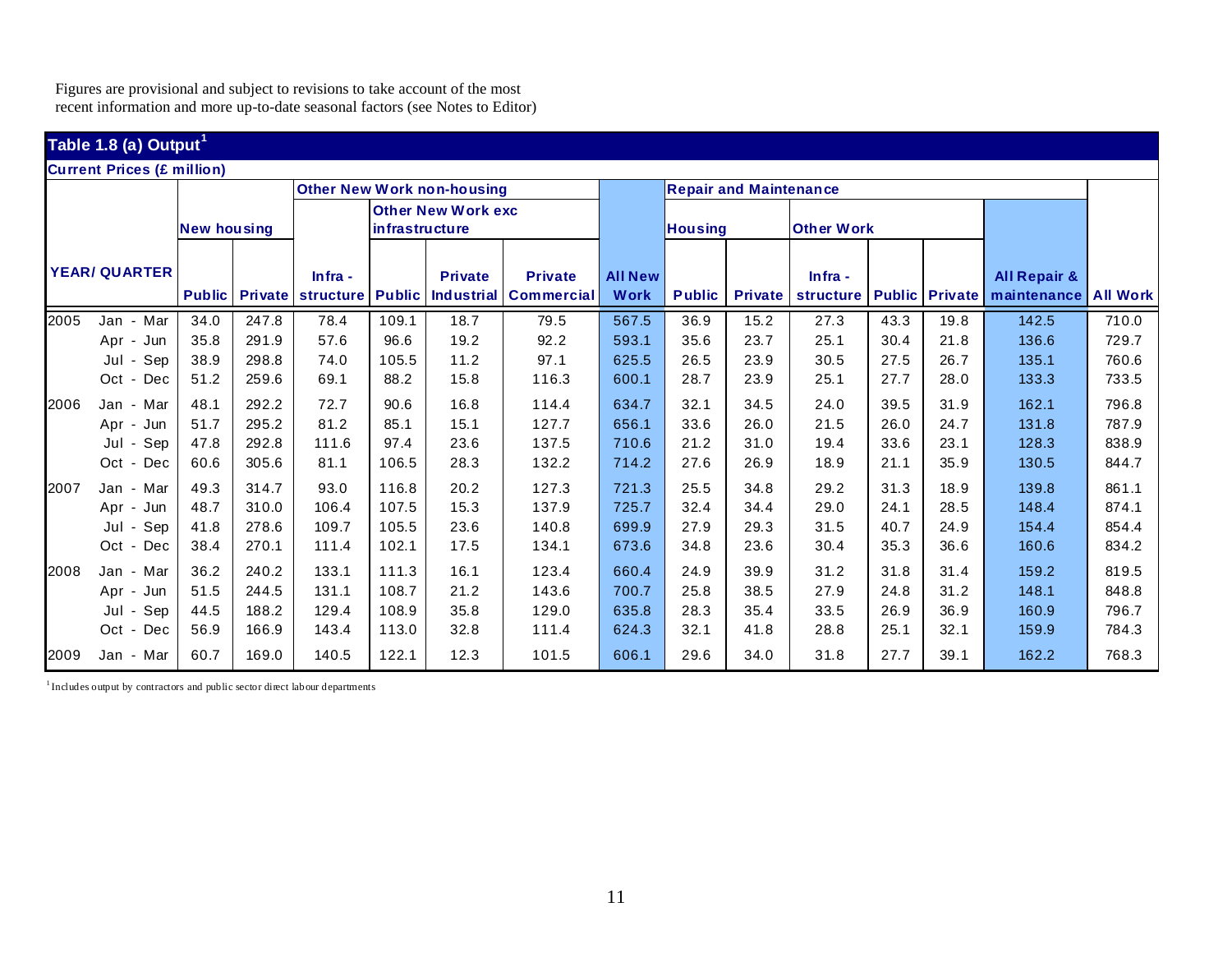Figures are provisional and subject to revisions to take account of the most recent information and more up-to-date seasonal factors (see Notes to Editor)

| Table 1.8 (b) Output <sup>1</sup>                                 |                    |                |                             |                |                                     |                                     |                           |                |                               |                      |      |                       |                               |                          |
|-------------------------------------------------------------------|--------------------|----------------|-----------------------------|----------------|-------------------------------------|-------------------------------------|---------------------------|----------------|-------------------------------|----------------------|------|-----------------------|-------------------------------|--------------------------|
| <b>Constant (2005) Prices and Seasonally Adjusted (£ million)</b> |                    |                |                             |                |                                     |                                     |                           |                |                               |                      |      |                       |                               |                          |
|                                                                   |                    |                |                             |                | <b>Other New Work non-housing</b>   |                                     |                           |                | <b>Repair and Maintenance</b> |                      |      |                       |                               |                          |
|                                                                   | <b>New housing</b> |                |                             | infrastructure | <b>Other New Work exc</b>           |                                     | <b>All</b>                | <b>Housing</b> |                               | <b>Other Work</b>    |      |                       | All Repair &                  |                          |
| YEAR/<br><b>QUARTER</b>                                           | <b>Public</b>      | <b>Private</b> | Infra -<br><b>structure</b> | <b>Public</b>  | <b>Private</b><br><b>Industrial</b> | <b>Private</b><br><b>Commercial</b> | <b>New</b><br><b>Work</b> | <b>Public</b>  | <b>Private</b>                | Infra -<br>structure |      | <b>Public</b> Private | Mainte-<br>nance <sup>2</sup> | All<br>Work <sup>2</sup> |
| 2005 Jan - Mar                                                    | 35.0               | 262.3          | 81.6                        | 110.9          | 18.2                                | 86.8                                | 591.6                     | 35.4           | 13.8                          | 26.1                 | 35.5 | 20.3                  | 131.8                         | 732.0                    |
| Apr - Jun                                                         | 35.8               | 283.0          | 58.3                        | 96.5           | 17.4                                | 88.7                                | 589.1                     | 32.9           | 24.2                          | 25.6                 | 36.7 | 22.2                  | 141.1                         | 721.5                    |
| Jul - Sep                                                         | 38.7               | 294.1          | 73.1                        | 104.1          | 14.7                                | 94.2                                | 611.7                     | 30.2           | 23.7                          | 29.0                 | 27.2 | 26.2                  | 137.9                         | 750.0                    |
| Oct - Dec                                                         | 49.9               | 259.0          | 66.4                        | 88.0           | 15.2                                | 114.9                               | 595.3                     | 29.7           | 27.0                          | 27.3                 | 28.7 | 27.3                  | 136.2                         | 730.9                    |
| 2006 Jan - Mar                                                    | 46.7               | 293.0          | 69.5                        | 91.0           | 15.8                                | 121.4                               | 631.3                     | 28.5           | 29.3                          | 21.6                 | 31.5 | 30.9                  | 143.1                         | 784.6                    |
| Apr - Jun                                                         | 50.2               | 271.4          | 74.6                        | 84.0           | 18.5                                | 120.9                               | 625.3                     | 28.8           | 24.7                          | 20.6                 | 30.1 | 23.6                  | 128.7                         | 744.2                    |
| Jul - Sep                                                         | 45.3               | 279.2          | 100.5                       | 93.3           | 18.8                                | 129.9                               | 665.2                     | 24.1           | 29.3                          | 17.5                 | 30.4 | 21.4                  | 123.8                         | 791.2                    |
| Oct - Dec                                                         | 55.9               | 292.9          | 73.2                        | 100.9          | 22.5                                | 128.2                               | 680.8                     | 22.9           | 28.8                          | 19.4                 | 20.1 | 32.9                  | 122.3                         | 803.9                    |
| 2007 Jan - Mar                                                    | 44.6               | 297.5          | 80.7                        | 108.2          | 25.4                                | 131.9                               | 676.4                     | 25.1           | 27.5                          | 24.8                 | 24.3 | 17.2                  | 117.9                         | 800.8                    |
| Apr - Jun                                                         | 43.5               | 272.1          | 94.8                        | 96.3           | 18.4                                | 127.7                               | 658.7                     | 28.0           | 30.5                          | 26.3                 | 26.6 | 25.6                  | 137.7                         | 785.7                    |
| Jul - Sep                                                         | 37.3               | 258.6          | 98.3                        | 92.1           | 18.1                                | 129.9                               | 632.0                     | 26.2           | 26.3                          | 26.9                 | 33.7 | 21.8                  | 139.4                         | 772.9                    |
| Oct - Dec                                                         | 33.8               | 250.5          | 100.4                       | 87.3           | 13.7                                | 127.8                               | 617.8                     | 28.1           | 24.0                          | 29.5                 | 31.7 | 32.0                  | 141.3                         | 761.6                    |
| 2008 Jan - Mar                                                    | 31.5               | 219.4          | 122.9                       | 96.1           | 20.0                                | 127.7                               | 610.4                     | 23.4           | 30.4                          | 25.4                 | 24.4 | 27.3                  | 130.9                         | 746.5                    |
| Apr - Jun                                                         | 44.5               | 208.0          | 121.6                       | 94.3           | 24.8                                | 131.6                               | 625.3                     | 21.3           | 32.3                          | 24.3                 | 26.5 | 26.8                  | 132.5                         | 748.9                    |
| Jul - Sep                                                         | 39.1               | 175.0          | 118.7                       | 94.0           | 26.8                                | 119.4                               | 574.8                     | 25.2           | 30.2                          | 27.1                 | 20.5 | 30.6                  | 136.0                         | 712.0                    |
| Oct - Dec                                                         | 51.7               | 164.2          | 131.4                       | 97.0           | 25.6                                | 107.8                               | 584.9                     | 24.1           | 40.3                          | 26.3                 | 21.1 | 26.5                  | 131.6                         | 720.0                    |
| 2009 Jan - Mar                                                    | 56.4               | 169.8          | 129.3                       | 104.3          | 15.0                                | 103.4                               | 576.0                     | 26.2           | 24.7                          | 24.7                 | 20.6 | 32.5                  | 128.7                         | 707.3                    |

<sup>1</sup> Includes output by contractors and public sector direct labour departments

<sup>2</sup> See notes to Editor (Paragraph 7)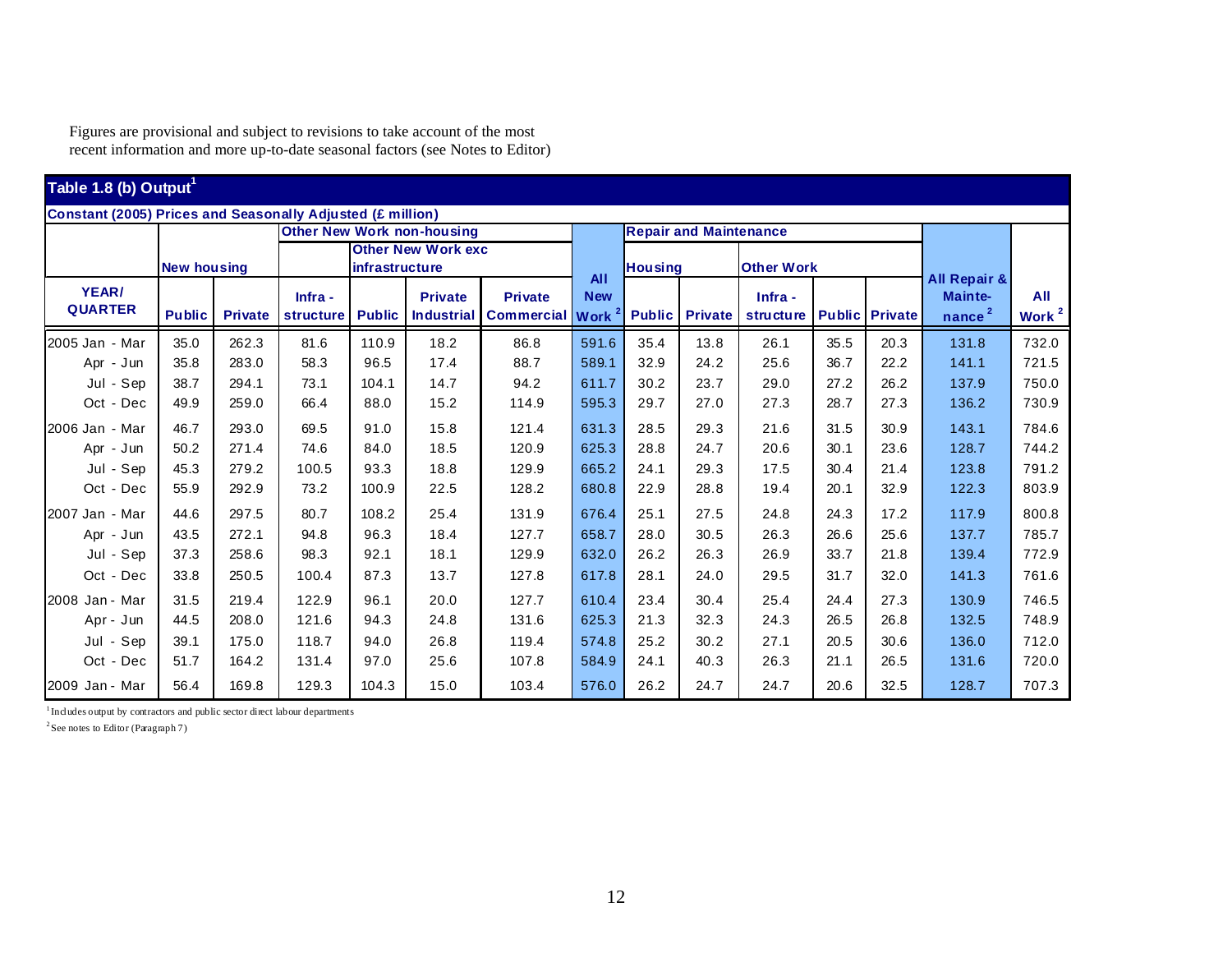Figures are provisional and subject to revisions to take account of the most recent information and more up-to-date seasonal factors (see Notes to Editor)

#### **Table 1.9 Output<sup>1</sup> (Private Contractors only) by Stratum <sup>2</sup> of Firm**

**Current Prices (£million)**

|                |                           |                    |       |                                   |                        |                           | <b>1st Quarter 2009</b>      |                |                               |      |                          |      |                       |                         |                 |
|----------------|---------------------------|--------------------|-------|-----------------------------------|------------------------|---------------------------|------------------------------|----------------|-------------------------------|------|--------------------------|------|-----------------------|-------------------------|-----------------|
|                |                           |                    |       | <b>Other New Work non-housing</b> |                        |                           |                              |                | <b>Repair and Maintenance</b> |      |                          |      |                       |                         |                 |
|                |                           | <b>New housing</b> |       |                                   | <b>linfrastructure</b> | <b>Other New Work exc</b> |                              |                | <b>Housing</b>                |      | <b>Other Work</b>        |      |                       |                         |                 |
| <b>Stratum</b> | Annual<br><b>Turnover</b> |                    |       | $lnfra -$                         |                        | <b>Private</b>            | <b>Private</b>               | <b>All New</b> |                               |      | Infra-                   |      |                       | <b>All Repair &amp;</b> |                 |
| of Firm        | (E'000)                   | <b>Public</b>      |       | <b>Private structure</b>          | <b>Public</b>          |                           | <b>Industrial Commercial</b> | <b>Work</b>    | <b>Public</b>                 |      | <b>Private structure</b> |      | <b>Public</b> Private | maintenance             | <b>All Work</b> |
|                | $0 - 124$                 | 0.0                | 6.4   | 0.0                               | 0.0                    | 0.0                       | 5.6                          | 12.0           | 2.8                           | 8.9  | 0.0                      | 0.0  | 10.3                  | 22.1                    | 34.1            |
|                |                           |                    |       |                                   |                        |                           |                              |                |                               |      |                          |      |                       |                         |                 |
| $\overline{c}$ | 125-549                   | 2.5                | 28.2  | 7.0                               | 1.0                    | 0.2                       | 5.2                          | 44.0           | 4.5                           | 13.8 | 1.7                      | 2.6  | 4.7                   | 27.2                    | 71.3            |
| 3              | 550-2,099                 | 5.0                | 26.7  | 12.4                              | 4.8                    | 0.0                       | 10.3                         | 59.2           | 7.1                           | 10.4 | 5.1                      | 7.4  | 17.0                  | 47.1                    | 106.3           |
| 4              | 2,100-5,249               | 20.0               | 35.7  | 1.8                               | 6.9                    | 6.2                       | 19.2                         | 89.6           | 10.4                          | 0.5  | 0.2                      | 2.5  | 1.6                   | 15.1                    | 104.8           |
| 5              | 5,250-10,499              | 18.3               | 16.6  | 13.1                              | 8.1                    | 0.2                       | 13.0                         | 69.2           | 1.9                           | 0.2  | 5.5                      | 2.3  | 2.5                   | 12.4                    | 81.6            |
| 6              | $10,500+$                 | 15.0               | 55.5  | 106.3                             | 89.9                   | 5.6                       | 48.1                         | 320.4          | 1.5                           | 0.3  | 5.6                      | 0.6  | 2.9                   | 10.8                    | 331.2           |
| <b>Total</b>   |                           | 60.7               | 169.0 | 140.4                             | 110.6                  | 12.3                      | 101.5                        | 594.6          | 28.2                          | 34.0 | 18.0                     | 15.4 | 39.1                  | 134.8                   | 729.3           |

1 Includes output by Contractors only

<sup>2</sup> Firms are stratified by turnover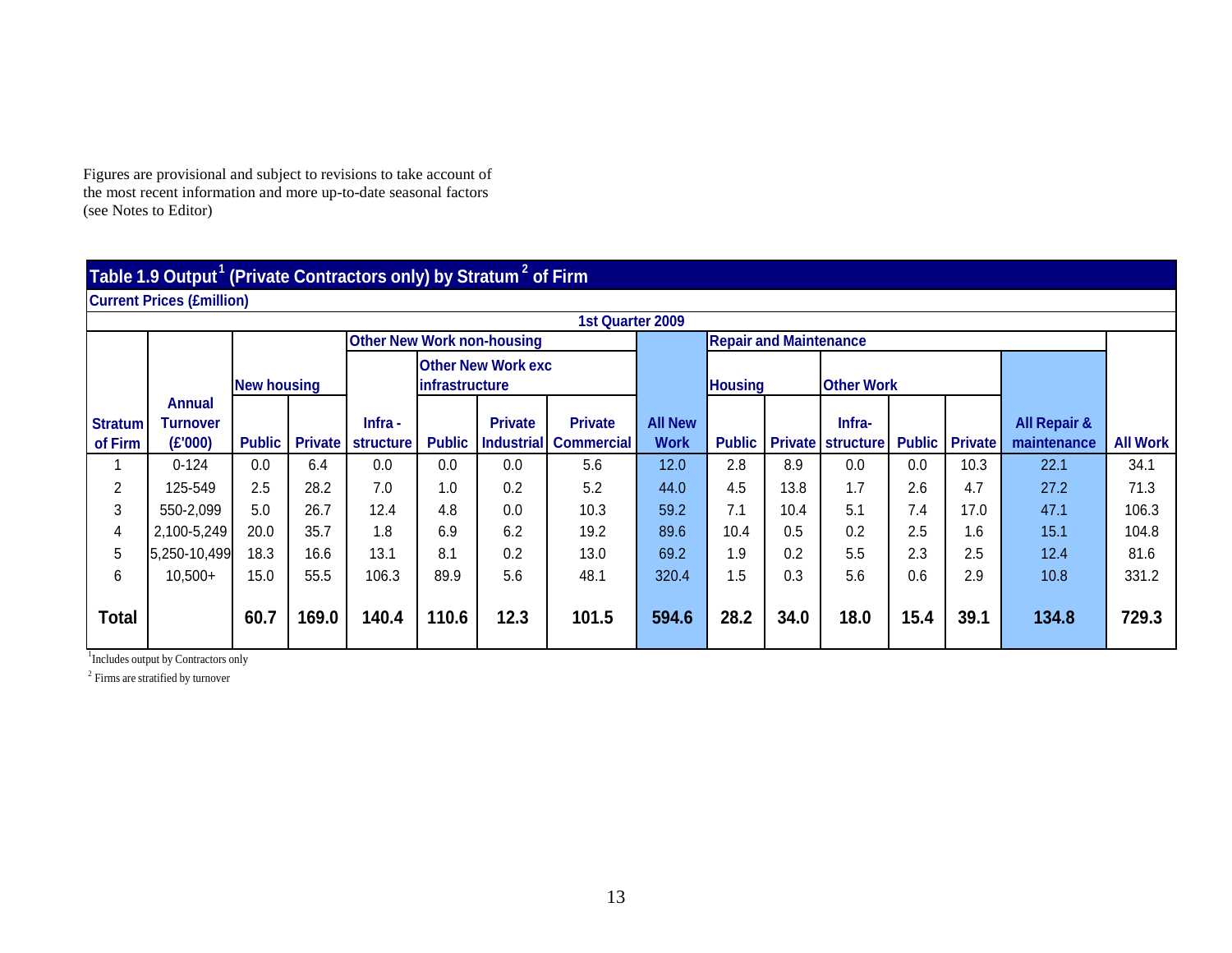Figures are provisional and subject to revisions to take account of the most recent information and more up-to-date seasonal factors (see Notes to Editor)

|                              | <b>Current Prices (£ million)</b> |                                  |                                           |                          |                                        |                                |                                           |                              |                              |                              |                          |                          |                          |                              |                                                 |
|------------------------------|-----------------------------------|----------------------------------|-------------------------------------------|--------------------------|----------------------------------------|--------------------------------|-------------------------------------------|------------------------------|------------------------------|------------------------------|--------------------------|--------------------------|--------------------------|------------------------------|-------------------------------------------------|
|                              |                                   | a) New Work for Public Sector    |                                           |                          |                                        |                                |                                           |                              |                              |                              |                          |                          |                          |                              |                                                 |
| Year                         | Housing structure                 | $ln fra -$                       | <b>Factories</b> houses                   | Ware-                    | O <sub>il.</sub><br>steel&<br>$cc$ oal | <b>Schools</b><br>& C olleges  | Uni-<br>versities                         | H ealth                      | <b>Offices</b>               | Enter-<br>tain ment          | Garages Shops            |                          | Agri-<br>culture         | Miscell-<br>aneous           | AII<br>public<br>sector                         |
| 2005<br>2006<br>2007<br>2008 | 159.8<br>208.2<br>178.1<br>189.0  | 242.5<br>267.5<br>325.0<br>444.2 | 0.0<br>0.7<br>0.6<br>3.2                  | 1.1<br>0.3<br>4.9<br>4.4 | 0.0<br>0.0<br>0.0<br>0.0               | 106.7<br>94.8<br>88.4<br>137.4 | $\overline{41}$ 0<br>53.2<br>53.6<br>31.5 | 93.2<br>47.6<br>71.1<br>77.4 | 37.1<br>10.8<br>15.4<br>23.7 | 42.6<br>68.7<br>84.2<br>65.2 | 0.0<br>0.2<br>0.0<br>0.1 | 0.0<br>0.0<br>0.0<br>0.3 | 0.1<br>0.0<br>0.0<br>0.0 | 40.7<br>65.5<br>39.3<br>32.4 | 764.8<br>817.3<br>860.5<br>1009.0               |
|                              |                                   | b) New Work for Private Sector   |                                           |                          |                                        |                                |                                           |                              |                              |                              |                          |                          |                          |                              |                                                 |
| Year                         | Housing                           | In fra -<br>structure            | <b>Factories</b>                          | Ware-<br>houses          | Oil,<br>steel&<br>coal                 | <b>Schools</b><br>& C olleges  | Uni-<br>versities                         | <b>H</b> ealth               | <b>Offices</b>               | Enter-<br>tainment           | Garages                  | <b>Shops</b>             | Agri-<br>culture         | Miscell-<br>an eo us         | AII<br>private<br>sector                        |
| 2005                         | 1098.0                            | 35.8                             | 31.6                                      | 31.0                     | 2.4                                    | 0.0                            | 0.0                                       | 19.4                         | 78.6                         | 43.4                         | 11.7                     | 121.4                    | 2.0                      | 108.4                        | 1583.8                                          |
| 2006<br>2007<br>2008         | 1185.7<br>1173.3<br>839.8         | 78.5<br>95.1<br>92.6             | 53.0<br>53.5<br>59.4                      | 30.8<br>22.7<br>46.6     | 0.0<br>0.4<br>0.0                      | 0.0<br>0.0<br>0.0              | 0.0<br>0.0<br>0.0                         | 20.2<br>24.9<br>17.6         | 86.8<br>78.7<br>91.0         | 73.9<br>94.5<br>124.5        | 12.8<br>4.9<br>3.5       | 180.7<br>223.4<br>155.2  | 1.6<br>0.4<br>1.1        | 136.0<br>113.3<br>114.4      | 1859.8<br>1885.1<br>1545.8                      |
|                              |                                   |                                  | c) New Work for Public and Private Sector |                          |                                        |                                |                                           |                              |                              |                              |                          |                          |                          |                              |                                                 |
| Year                         |                                   | In fra -<br>Housing structure    | <b>Factories</b>                          | Ware-                    | Oil.<br>steel&<br>coal                 | <b>Schools</b><br>& C olleges  | Uni-<br>versities                         | <b>Health</b>                | <b>Offices</b>               | Enter-<br>tainment           | Garages Shops            |                          | Agri-<br>culture         | Miscell-                     | $A$ II<br>Public<br>&<br>Private<br><b>Work</b> |
| 2005                         | 1257.9                            | 278.3                            | 31.6                                      | houses<br>32.0           | 2.4                                    | 106.7                          | 41.0                                      | 112.6                        | 115.7                        | 86.0                         | 11.7                     | 121.4                    | 2.1                      | aneous<br>149.1              | 2348.6                                          |
| 2006<br>2007<br>2008         | 1393.9<br>1351.3<br>1028.8        | 345.9<br>420.1<br>536.8          | 53.7<br>54.1<br>62.6                      | 31.1<br>27.6<br>51.0     | 0.0<br>0.4<br>0.0                      | 94.8<br>88.4<br>137.4          | 53.2<br>53.6<br>31.5                      | 67.7<br>96.0<br>95.1         | 97.5<br>94.2<br>114.8        | 142.6<br>178.7<br>189.7      | 12.9<br>4.9<br>3.7       | 180.7<br>223.4<br>155.5  | 1.6<br>0.4<br>1.2        | 201.5<br>152.6<br>146.8      | 2677.1<br>2745.7<br>2554.8                      |

<sup>1</sup> In cludes output by contractors on ly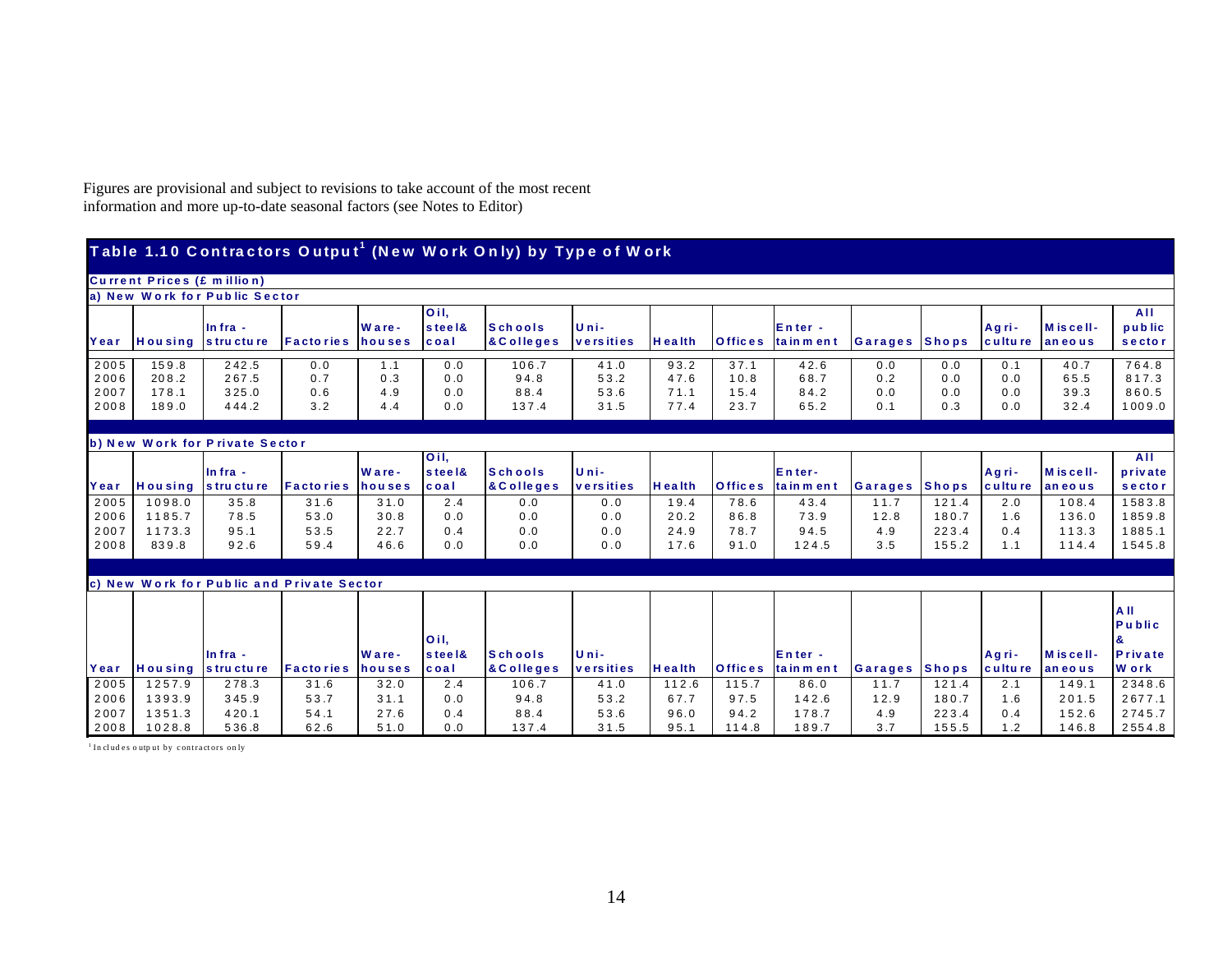# **Chapter 2 The Structure of the Industry**

| Table 2.1 Structure of the Construction Industry<br>The table below shows the number of businesses that are either registered for VAT with HM Qustoms and Excise or which operate a PAYE |                                                                                |                           |             |       |                                                     |          |                 |              |  |
|------------------------------------------------------------------------------------------------------------------------------------------------------------------------------------------|--------------------------------------------------------------------------------|---------------------------|-------------|-------|-----------------------------------------------------|----------|-----------------|--------------|--|
|                                                                                                                                                                                          | scheme with the Inland Revenue, at June 2009                                   |                           |             |       |                                                     |          |                 |              |  |
| <b>SIC (2003)</b><br>dass/<br><b>subclass</b>                                                                                                                                            | <b>Description</b>                                                             | Turnover (£000) size band |             |       |                                                     |          |                 |              |  |
|                                                                                                                                                                                          |                                                                                | $0 - 99$                  | $100 - 499$ |       | $ 500 - 1,999 $ 2,000 - 4,999 5,000 - 9,999 10,000+ |          |                 | <b>Total</b> |  |
|                                                                                                                                                                                          |                                                                                |                           |             |       |                                                     |          |                 |              |  |
| 45.11                                                                                                                                                                                    | Demolition and wrecking of<br>buildings; earth moving                          | 65                        | 55          | 10    | 5                                                   | 0        | 0               | 145          |  |
| 45.12                                                                                                                                                                                    | Test drilling and boring                                                       | 5                         | 5           | 0     | 0                                                   | 0        | 0               | 10           |  |
| 45.21                                                                                                                                                                                    | General construction of buildings<br>and civil engineering works               | 1,035                     | 1,440       | 675   | 180                                                 | 70       | 70              | 3,465        |  |
| 45.22                                                                                                                                                                                    | Erection of roof coverings and frames                                          | 70                        | 90          | 25    | 5                                                   | 0        | 0               | 185          |  |
| 45.23                                                                                                                                                                                    | Construction of motorways, roads,<br>railways, airfields and sports facilities | 75                        | 155         | 45    | 10                                                  | 0        | 5               | 295          |  |
| 45.24                                                                                                                                                                                    | Construction of water projects                                                 | 5                         | 5           |       | 5                                                   | $\Omega$ | 0               | 20           |  |
| 45.25                                                                                                                                                                                    | Other construction work involving<br>special trades                            | 360                       | 360         | 75    | 15                                                  | 5        | 0               | 815          |  |
| 45.31                                                                                                                                                                                    | Installation of electrical wiring and<br>fittings                              | 580                       | 540         | 140   | 35                                                  | 10       | 10              | 1,315        |  |
| 45.32                                                                                                                                                                                    | Insulation work activities                                                     | 20                        | 30          | 15    | $\Omega$                                            | $\Omega$ | 0               | 65           |  |
| 45.33                                                                                                                                                                                    | Plumbing                                                                       | 455                       | 455         | 110   | 25                                                  | 10       | 5               | 1,060        |  |
| 45.34                                                                                                                                                                                    | Other building installation                                                    | 80                        | 60          | 20    | 5                                                   | 0        | 0               | 160          |  |
| 45.41                                                                                                                                                                                    | Plastering                                                                     | 255                       | 180         | 20    | 5                                                   | 0        | 0               | 465          |  |
| 45.42                                                                                                                                                                                    | Joinery installation                                                           | 595                       | 505         | 110   | 10                                                  | 5        | 0               | 1,225        |  |
| 45.43                                                                                                                                                                                    | Floor and wall covering                                                        | 65                        | 90          | 20    | 5                                                   | 0        | 0               | 185          |  |
| 45.44                                                                                                                                                                                    | Painting and glazing                                                           | 165                       | 250         | 35    | 5                                                   | 5        | 0               | 460          |  |
| 45.45                                                                                                                                                                                    | Other building completion                                                      | 115                       | 80<br>95    | 20    | 5<br>10                                             | 0        | 0               | 220          |  |
| 45.50                                                                                                                                                                                    | Renting of construction or demolition<br>equipment with operator               | 155                       |             | 35    |                                                     | 5        | 0               | 300          |  |
| <b>Total</b>                                                                                                                                                                             |                                                                                | 4,095                     | 4,395       | 1,360 | 335                                                 | 110      | $\overline{95}$ | 10,395       |  |

**Source: Inter Departmental BusinessRegister, Office for NationalStatistics, Statistics ResearchBranch, Department of Enterprise,Trade andInvestment**

Figures have been rounded to the nearest 5 to avoid disclosure and thus figures may not add back to totals.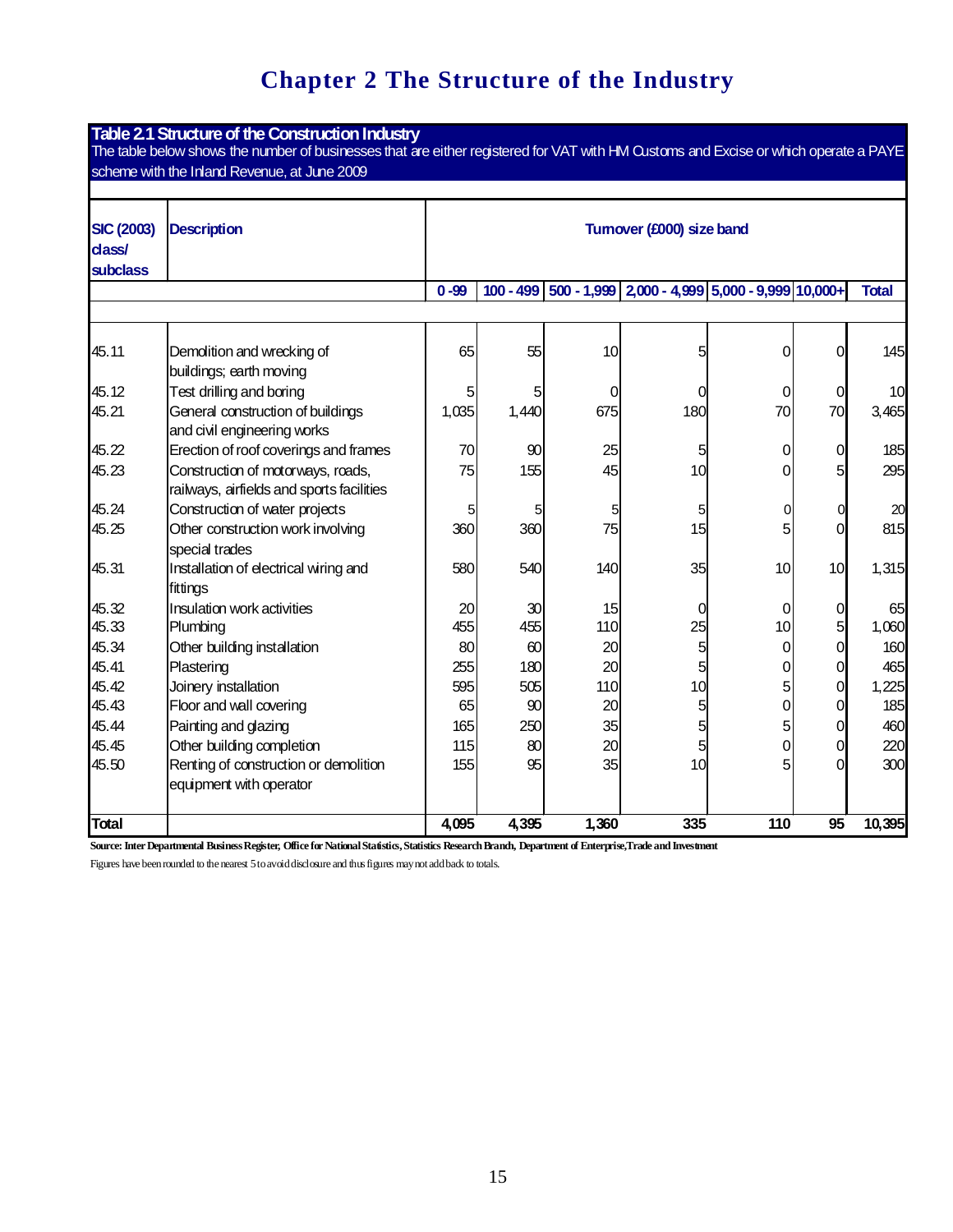#### **Table 2.2 Northern Ireland Census of Employment September 2007 Employee Jobs**

| <b>SIC03</b> | <b>BUSINESS DESCRIPTIONS</b>                                        | <b>Male</b> | <b>Male</b><br><b>Full-time Part-time</b> | <b>Male</b>   | <b>Female</b> | <b>Female</b><br><b>Full-time</b> Part-time | <b>Female</b> | <b>Total</b>  |
|--------------|---------------------------------------------------------------------|-------------|-------------------------------------------|---------------|---------------|---------------------------------------------|---------------|---------------|
| F            | <b>CONSTRUCTION</b>                                                 | 38,132      | 1,402                                     | 39,534        | 3,013         | 1,781                                       | 4,794         | 44,328        |
| 45           | Construction                                                        | 38,132      | 1,402                                     | 39,534        | 3,013         | 1,781                                       | 4,794         | 44,328        |
| 451          | Site preparation                                                    | 734         |                                           | 743           | 23            | 19                                          | 42            | 785           |
| 4511         | Demolition and wrecking of buildings; earth moving                  |             |                                           |               |               |                                             |               | 763           |
| 4512         | Test drilling and boring                                            |             |                                           |               |               |                                             |               | 22            |
| 452          | Building of complete constructions or parts thereof;                | 20,735      | 722                                       | 21,457        | 1,738         | 887                                         | 2,625         | 24,082        |
|              | civil engineering                                                   |             |                                           |               |               |                                             |               |               |
| 4521         | General construction of buildings and civil engineering<br>works    | 15,641      |                                           |               |               |                                             |               |               |
| 4522         | Erection of roof covering and frames                                |             | 551                                       | 16,192<br>673 | 1,503         | 701                                         | 2,204<br>72   | 18,396<br>745 |
|              | Construction of motorways, roads, railways, airfields               |             |                                           |               |               |                                             |               |               |
| 4523         | and sports facilities                                               | 2,183       | 55                                        | 2,238         | 81            | 66                                          | 147           | 2,385         |
| 4524         | Construction of water projects                                      |             |                                           | 43            |               |                                             | 5             | 48            |
| 4525         | Other construction work involving special trades                    | 2,225       | 86                                        | 2,311         | 115           | 82                                          | 197           | 2,508         |
| 45211        | Construction of commercial buildings                                | 1,125       | 23                                        | 1,148         | 75            | 61                                          | 136           | 1,284         |
| 45212        | Construction of domestic buildings                                  | 8,903       | 402                                       | 9,305         | 822           | 489                                         | 1,311         | 10,616        |
| 45213        | Construction of civil engineering constructions                     | 5,613       | 126                                       | 5,739         | 606           | 151                                         | 757           | 6,496         |
| 453          | Building installation                                               | 9,954       | 266                                       | 10,220        | 799           | 491                                         | 1,290         | 11,510        |
| 4531         | Installation of electrical wiring and fittings                      | 5,766       | 100                                       | 5,866         | 437           | 264                                         | 701           | 6,567         |
| 4532         | Insulation work activities                                          | 266         | 8                                         | 274           | 22            | 14                                          | 36            | 310           |
| 4533         | Plumbing                                                            | 3,585       | 142                                       | 3,727         | 294           | 193                                         | 487           | 4,214         |
| 4534         | Other building installation                                         | 337         | 16                                        | 353           | 46            | 20                                          | 66            | 419           |
| 454          | Building completion                                                 | 5,811       | 370                                       | 6,181         | 417           | 350                                         | 767           | 6,948         |
| 4541         | Plastering                                                          | 774         | 94                                        | 868           | 34            | 34                                          | 68            | 936           |
| 4542         | Joinery installation                                                | 2,171       | 148                                       | 2,319         | 142           | 161                                         | 303           | 2,622         |
| 4543         | Floor and wall covering                                             | 378         | 25                                        | 403           | 55            | 28                                          | 83            | 486           |
| 4544         | Painting and glazing                                                | 1,517       | 72                                        | 1,589         | 113           | 78                                          | 191           | 1,780         |
| 4545         | Other building completion                                           | 971         | 31                                        | 1,002         | 73            | 49                                          | 122           | 1,124         |
| 455          | Renting of construction or demolition equipment with                | 898         | 35                                        | 933           | 36            | 34                                          | 70            | 1,003         |
|              | operator                                                            |             |                                           |               |               |                                             |               |               |
|              | Not shown due to either no employees or confidentiality constraints |             |                                           |               |               |                                             |               |               |

**Source: NI Census of Employment, DETI, September 2007**

NOTES: 1 The Census of Employment is a statutoryenquiry of all employers in Northern Ireland, carriedout biennially under the Statistics of Trade andEmployment(NI) Order 1988.

The Census of Employment covers employee jobs only. It excludes: agriculture (but includes animalhusbandryservice activities and hunting, trappingand game

propagation) the self-employed, HM Armed Forces, private domestic servants, homeworkers and trainees without a contract of employment (non-employed status). Persons working30hours or less per week are normally regarded asbeing in part-time employment.

 The Census of Employment counts the number of jobsrather thanthe number of personswith jobs. Therefore a personholdingbotha full-time and a part-time job, or someone with two part-time jobs, will be countedtwice.

Employeesare classifiedtoa Standard Industrial Classification (SIC03) from the business descriptionfor each employmentunit.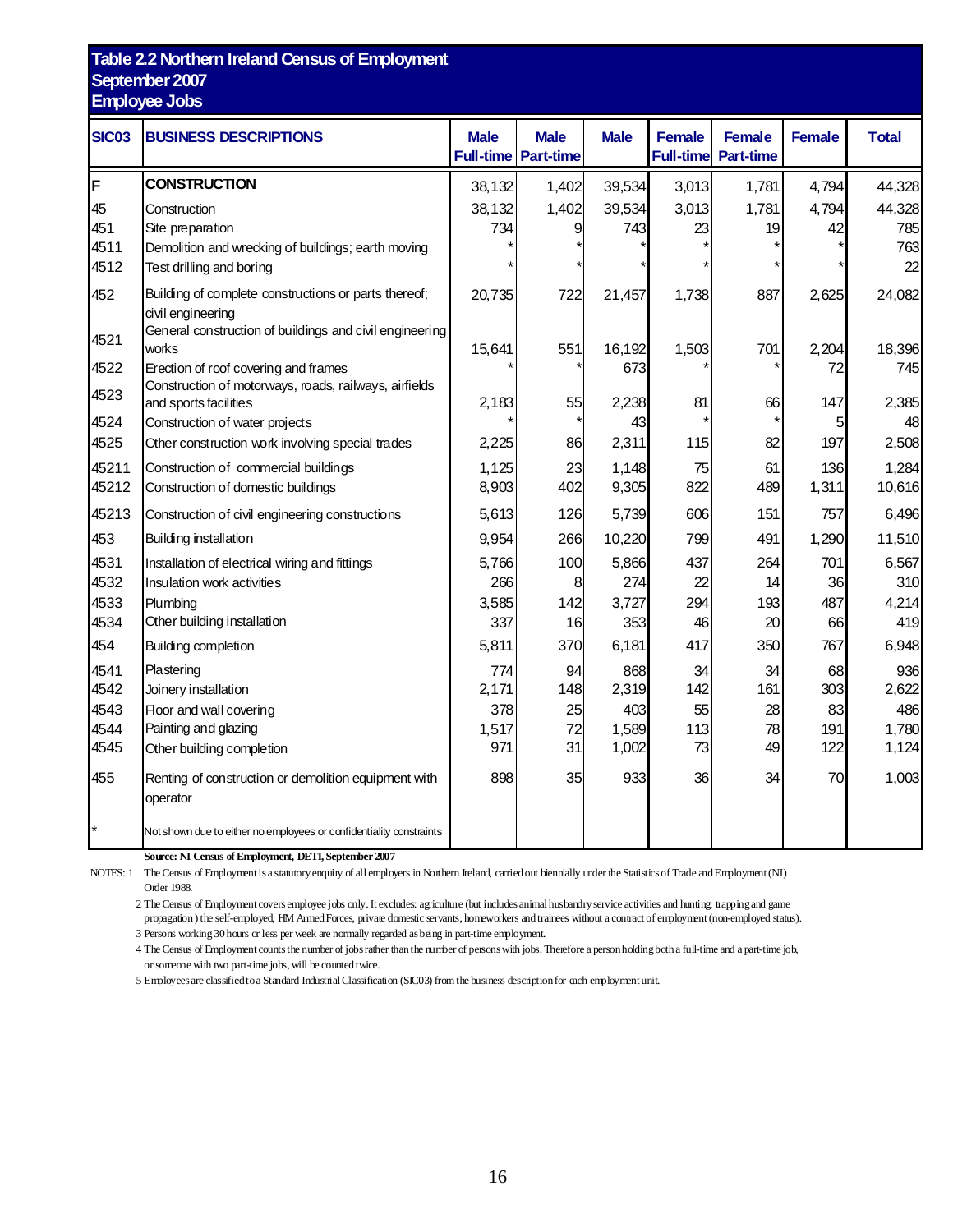| Table 2.3 Northern Ireland Employee Jobs <sup>1</sup> in Construction |                                   |                                      |                                           |                                                        |                                                       |  |  |  |  |
|-----------------------------------------------------------------------|-----------------------------------|--------------------------------------|-------------------------------------------|--------------------------------------------------------|-------------------------------------------------------|--|--|--|--|
| Year                                                                  | Quarter                           | Employee Jobs -<br><b>Unadjusted</b> | Quarterly<br>Change-<br><b>Unadjusted</b> | Employee Jobs-<br><b>Seasonally</b><br><b>Adjusted</b> | Quarterly<br>Change-<br>Seasonally<br><b>Adjusted</b> |  |  |  |  |
|                                                                       | 2000 March                        | 34,090                               | 160                                       | 34,210                                                 | 380                                                   |  |  |  |  |
|                                                                       | June                              | 34,470                               | 380                                       | 34,610                                                 | 390                                                   |  |  |  |  |
|                                                                       | September                         | 35,240                               | 770                                       | 35, 110                                                | 500                                                   |  |  |  |  |
|                                                                       | December                          | 35,500                               | 260                                       | 35,380                                                 | 270                                                   |  |  |  |  |
|                                                                       | 2001 March                        | 35,790                               | 290                                       | 35,880                                                 | 500                                                   |  |  |  |  |
|                                                                       | June                              | 35,810                               | 30                                        | 35,950                                                 | 70                                                    |  |  |  |  |
|                                                                       | September                         | 36,090                               | 280                                       | 35,990                                                 | 40                                                    |  |  |  |  |
|                                                                       | December                          | 36,680                               | 590                                       | 36,570                                                 | 570                                                   |  |  |  |  |
|                                                                       | 2002 March                        | 36,560                               | $-120$                                    | 36,630                                                 | 70                                                    |  |  |  |  |
|                                                                       | June                              | 36,300                               | $-260$                                    | 36,410                                                 | $-220$                                                |  |  |  |  |
|                                                                       | September                         | 36,280                               | $-30$                                     | 36,220                                                 | $-200$                                                |  |  |  |  |
|                                                                       | December                          | 35,870                               | $-410$                                    | 35,760                                                 | $-460$                                                |  |  |  |  |
|                                                                       | 2003 March                        | 35,400                               | $-460$                                    | 35,460                                                 | $-300$                                                |  |  |  |  |
|                                                                       | June                              | 35,930                               | 530                                       | 36,020                                                 | 560                                                   |  |  |  |  |
|                                                                       | September                         | 36,010                               | 80                                        | 35,970                                                 | $-40$                                                 |  |  |  |  |
|                                                                       | December                          | 36,320                               | 310                                       | 36,220                                                 | 250                                                   |  |  |  |  |
|                                                                       | 2004 March                        | 36,200                               | $-120$                                    | 36,330                                                 | 110                                                   |  |  |  |  |
|                                                                       | June                              | 36,250                               | 50                                        | 36,290                                                 | $-40$                                                 |  |  |  |  |
|                                                                       | September                         | 36,320                               | 70                                        | 36,250                                                 | $-30$                                                 |  |  |  |  |
|                                                                       | December                          | 36,590                               | 270                                       | 36,500                                                 | 260                                                   |  |  |  |  |
|                                                                       | 2005 March                        | 36,820                               | 240                                       | 36,970                                                 | 470                                                   |  |  |  |  |
|                                                                       | June                              | 37,800                               | 980                                       | 37,830                                                 | 860                                                   |  |  |  |  |
|                                                                       | September                         | 38,340                               | 530                                       | 38,240                                                 | 410                                                   |  |  |  |  |
|                                                                       | December <sup>(R)</sup>           | 40,080                               | 1,740                                     | 39,990                                                 | 1,750                                                 |  |  |  |  |
|                                                                       | 2006 March $(R)$                  | 40,770                               | 690                                       | 40,900                                                 | 910                                                   |  |  |  |  |
|                                                                       | June $^{\left(\mathrm{R}\right)}$ | 41,280                               | 510                                       | 41,220                                                 | 320                                                   |  |  |  |  |
|                                                                       | September $(R)$                   | 41,670                               | 390                                       | 41,690                                                 | 470                                                   |  |  |  |  |
|                                                                       | December <sup>(R)</sup>           | 42,130                               | 460                                       | 42,050                                                 | 370                                                   |  |  |  |  |
|                                                                       | 2007 March $(R)$                  | 42,450                               | 320                                       | 42,590                                                 | 530                                                   |  |  |  |  |
|                                                                       | June $(R)$                        | 43,750                               | 1,310                                     | 43,670                                                 | 1,090                                                 |  |  |  |  |
|                                                                       | September <sup>(R)</sup>          | 44,330                               | 570                                       | 44,340                                                 | 670                                                   |  |  |  |  |
|                                                                       | December <sup>(R)</sup>           | 44,780                               | 450                                       | 44,720                                                 | 380                                                   |  |  |  |  |
|                                                                       | 2008 March $(R)$                  | 44,030                               | $-750$                                    | 44,180                                                 | $-540$                                                |  |  |  |  |
|                                                                       | June <sup>(R)</sup>               | 43,150                               | $-880$                                    | 43,040                                                 | $-1,140$                                              |  |  |  |  |
|                                                                       | September <sup>(R)</sup>          | 41,380                               | $-1,770$                                  | 41,380                                                 | $-1,660$                                              |  |  |  |  |
|                                                                       | December <sup>(P)</sup>           | 39,680                               | $-1,700$                                  | 39,630                                                 | $-1,750$                                              |  |  |  |  |

**Sou rce: Quarterly Employment Survey (Q ES), DET I**

<sup>1</sup> Figures are rounded to the nearest 10 and may not sum due to rounding.

(P) Provi sional; (R ) Revised

Notes:

Estim at es of the number of employee jobs are obtained from the Quarterly Em ployment Survey (QES). The QES covers all public sector bodies, all private sector firms with 25 or more employees and a sample of the remainder. The sample size has been chosen in order that estimates of total employee jobs should be accurate to within +/- 1% of the Census of Employment total. The survey collects information on numbers of persons in fulltime and part-time employment. It should be noted that the survey counts the number of jobs rather than the number of persons with jobs. For example, a pers on holding both a full-time job and a part-time job, or someone with two part-time jobs, will be counted twice.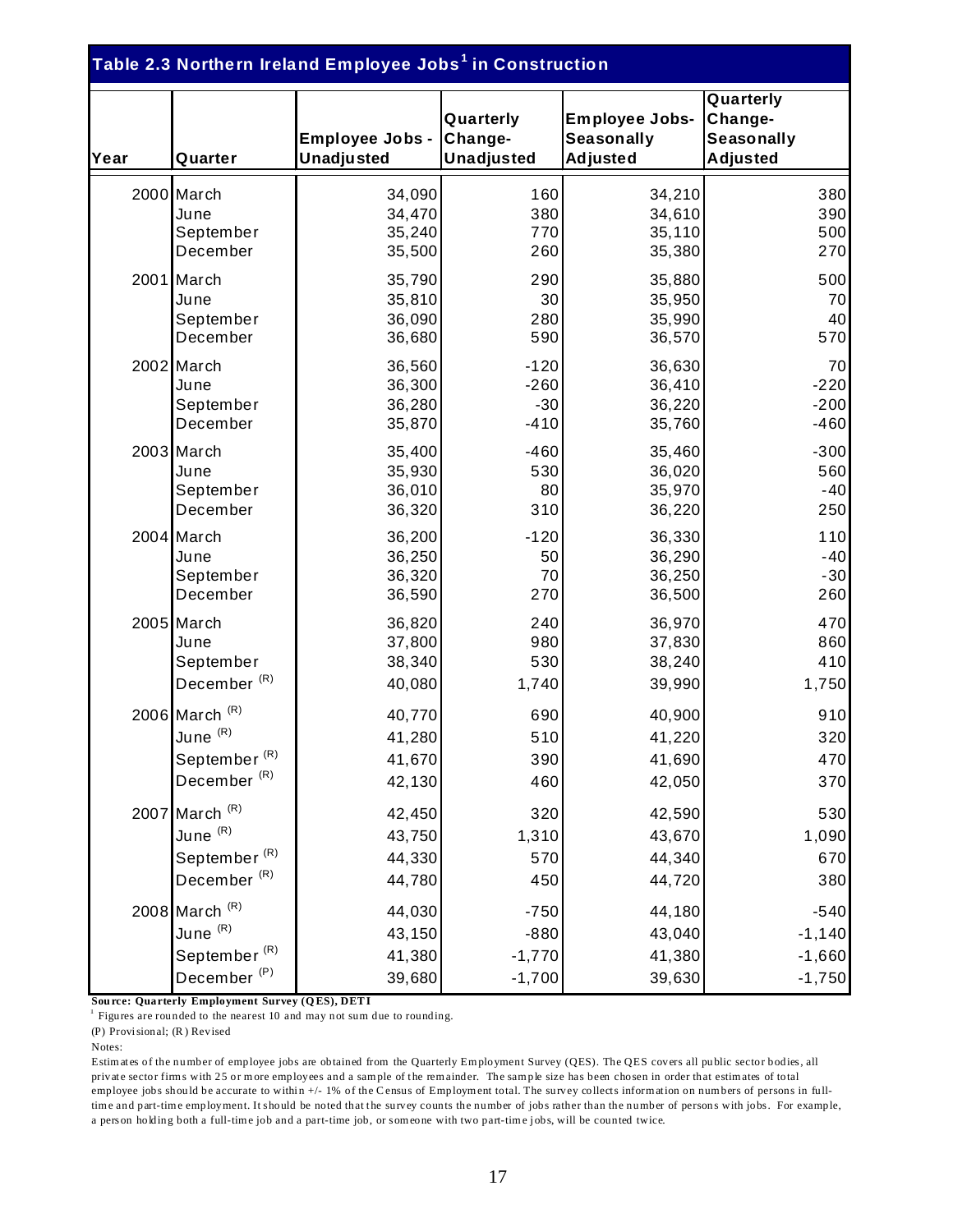| <b>Table 2.4 Northern Ireland Labour Force Survey</b><br>Self employed in Construction Industry |               |  |  |  |  |  |  |
|-------------------------------------------------------------------------------------------------|---------------|--|--|--|--|--|--|
| Year (Quarter 2)                                                                                | <b>Number</b> |  |  |  |  |  |  |
| 2009                                                                                            | $32,000^1$    |  |  |  |  |  |  |
| 2008                                                                                            | 33,000        |  |  |  |  |  |  |
| 2007                                                                                            | 31,000        |  |  |  |  |  |  |
| 2006                                                                                            | 30,000        |  |  |  |  |  |  |
| 2005                                                                                            | 32,000        |  |  |  |  |  |  |
| 2004                                                                                            | 34,000        |  |  |  |  |  |  |
| 2003                                                                                            | 29,000        |  |  |  |  |  |  |
| 2002                                                                                            | 25,000        |  |  |  |  |  |  |
| 2001                                                                                            | 25,000        |  |  |  |  |  |  |

Notes:

1. Figures for 2009 are for Quarter 1, comprising the months of January, February and March.

Quarter 2 comprises the months April, May and June.

Figures are rounded to the nearest thousand.

Above estimates are subject to sampling error.

Allocation between self employed and employees status is by self assessment.

The above estimates are based on re-weighted LFS estimates, which are in line with the 2006 mid-year population estimates.

From 2009 onwards the classification of respondents' industry of employment is based on the Standard Industrial Classification (2007).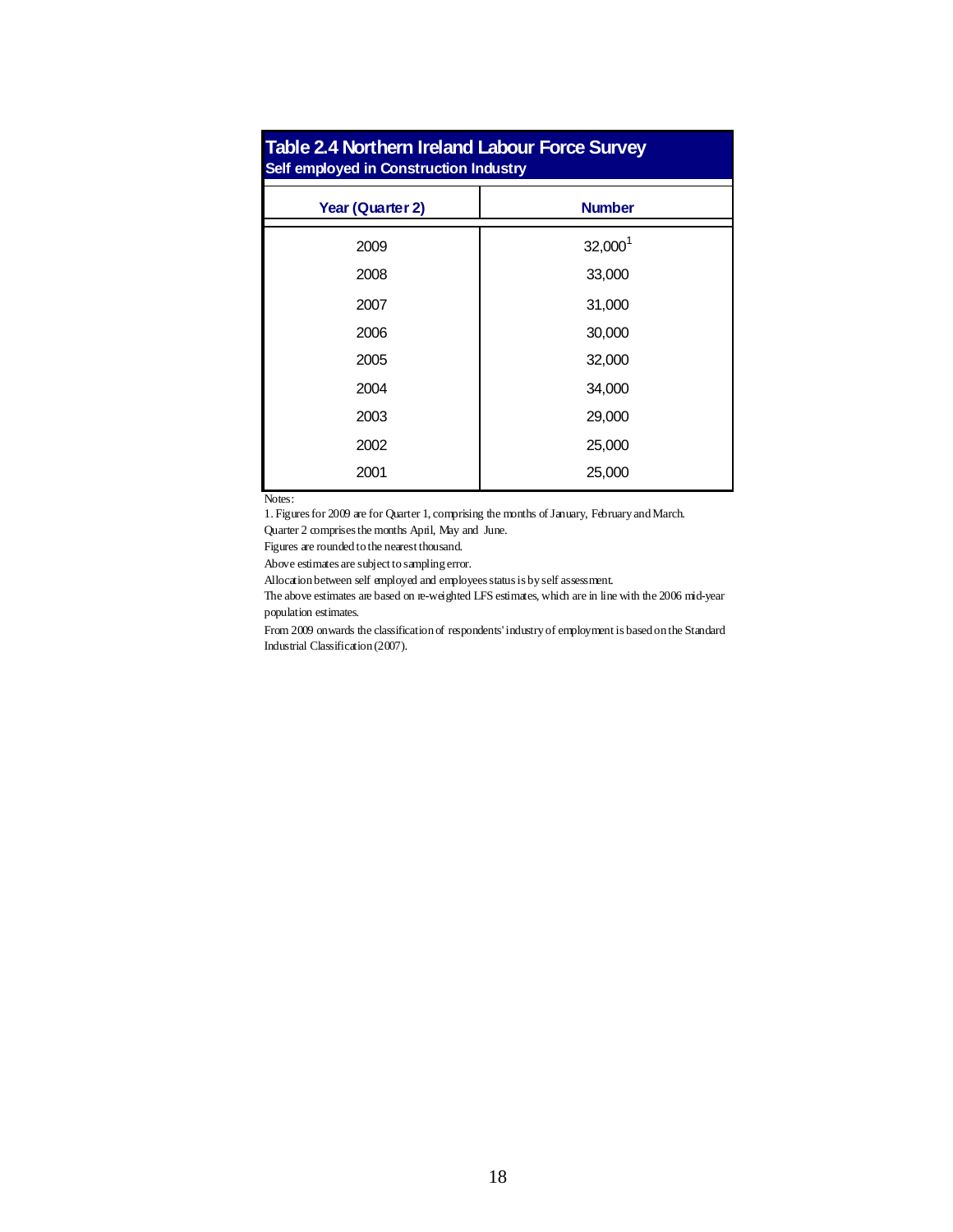#### **Table 2.5 Northern Ireland Annual Survey of Hours and Earnings**

**Earnings and Hours in the Construction Industry** 

full-time male employees, on adult rates, whose pay was not affected by absence Construction Industry- SIC2003 Division F

|                                        |              |                 | Mean gross weekly earnings |                            |  |                 | Percentage of employees |                     |
|----------------------------------------|--------------|-----------------|----------------------------|----------------------------|--|-----------------|-------------------------|---------------------|
|                                        |              |                 | <b>Of Which</b>            |                            |  |                 | who received            |                     |
| <b>At April</b><br><b>Each</b><br>Year | <b>Total</b> | Overtime<br>Pay | <b>PBR</b> etc             | <b>Premium</b><br>payments |  | Overtime<br>pay | <b>PBR</b> etc          | Premium<br>payments |
| 2002                                   | £371.0       | £31.3           | X                          | X                          |  | 30.6%           | 7.5%                    | 2.6%                |
| 2003                                   | £386.9       | £25.6           | X                          | X                          |  | 28.2%           | 13.6%                   | 1.4%                |
| 2004                                   | £399.2       | £25.8           | X                          | X                          |  | 25.8%           | 7.9%                    | 3.1%                |
| $2004^1$                               | £403.5       | £25.1           | X                          | X                          |  | 24.9%           | 4.8%                    | 3.0%                |
| 2005 <sup>1</sup>                      | £392.7       | £17.7           | X                          | X                          |  | 20.0%           | 6.0%                    | 1.1%                |
| 2006 <sup>1</sup>                      | £430.6       | £26.8           | X                          | X                          |  | 23.4%           | 5.0%                    | 2.7%                |
| $2006^2$                               | £429.6       | £27.2           | X                          | X                          |  | 23.5%           | 4.8%                    | 2.8%                |
| $2007^2$                               | £456.2       | £29.7           | X                          | X                          |  | 21.1%           | 5.2%                    | 1.4%                |
| $2008^2$                               | £471.7       | £27.6           | X                          | X                          |  | 24.4%           | 6.4%                    | 0.0%                |

|                                 | <b>Distribution of weekly earnings</b> |                                             |                           |                                                            | <b>Mean weekly hours</b>                                        |                                            |
|---------------------------------|----------------------------------------|---------------------------------------------|---------------------------|------------------------------------------------------------|-----------------------------------------------------------------|--------------------------------------------|
| <b>At April</b><br>Each<br>Year | 10%<br>earned less<br>than             | <b>Median</b><br>50%<br>earned less<br>than | 10%<br>eamed<br>more than | <b>Mean</b><br>hourly<br>eamings<br>excluding<br>overtime* | <b>Mean</b><br>total weekly<br>hours<br>(including<br>overtime) | <b>Mean</b><br>weekly<br>overtime<br>hours |
| 2002                            | £215.8                                 | £328.4                                      | £549.4                    | £8.60                                                      | 42.4                                                            | 2.9                                        |
| 2003                            | £234.5                                 | £349.0                                      | £591.9                    | £9.12                                                      | 42.0                                                            | 2.4                                        |
| 2004                            | £223.1                                 | £336.3                                      | x                         | £9.35                                                      | 42.3                                                            | 2.4                                        |
| 2004 <sup>1</sup>               | £231.9                                 | £336.0                                      | X                         | £9.47                                                      | 42.3                                                            | 2.3                                        |
| 2005 <sup>1</sup>               | £185.9                                 | £340.0                                      | X                         | £9.34                                                      | 41.7                                                            | 1.5                                        |
| 2006 <sup>1</sup>               | £203.0                                 | £375.5                                      | X                         | £10.22                                                     | 41.5                                                            | 2.0                                        |
| $2006^2$                        | £205.6                                 | £373.3                                      | X                         | £10.19                                                     | 41.5                                                            | 2.0                                        |
| $2007^2$                        | £242.7                                 | £390.8                                      | X                         | £10.57                                                     | 42.8                                                            | 2.4                                        |
| 2008 <sup>2</sup>               | £243.7                                 | £407.3                                      | X                         | £11.04                                                     | 42.3                                                            | 2.1                                        |

PBR- payment by results, includes piecework, bonuses, commissionandincentive payments (includesprofit related pay until 1996).

Premium pay - for shift-work, and for night or week-end work where these are not treated as overtime.

x - data unavailable or suppressed

\* Average hourly earningsare calculated by dividingthe sumof the weekly earningsof the group of employees

bythe sumof their total weeklyhours.

<sup>1</sup> To improve coverage, supplementary data was collected for the 2004 and subsequent ASHE surveys for people who changed or started new jobs between sample selection and the survey period. The ASHEresultssince 2004are therefore discontinuous with earlier results.

 $^2$  For the 2006 ASHE results, ONS also introduced a small number of methodological changes. The ASHE results since 2006 are therefore discontinuous with earlier results.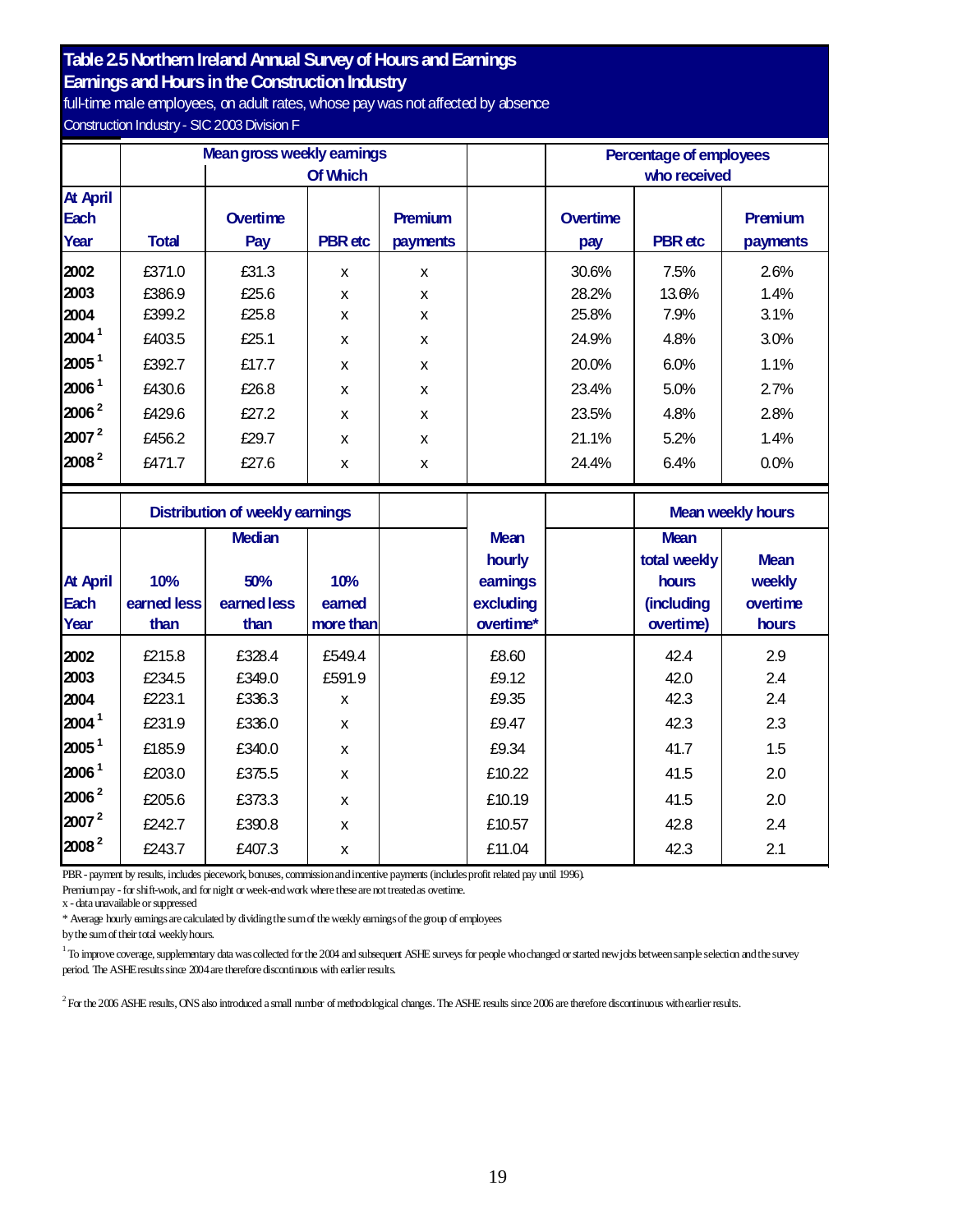#### **Table 2.6 Northern Ireland Annual Survey of Hours and Earnings Earnings in the Construction Industry by Occupation** full-time male employees, on adult rates, whose pay was not affected by absence

|                                 | SOC 531 - Construction                  |                                                            |                                         | SOC 5315 - carpenters and                                  | SOC 912 - elementary                    |                                                            |  |
|---------------------------------|-----------------------------------------|------------------------------------------------------------|-----------------------------------------|------------------------------------------------------------|-----------------------------------------|------------------------------------------------------------|--|
|                                 | trades                                  |                                                            |                                         | joiners                                                    | construction occupations                |                                                            |  |
| <b>At April</b><br>Each<br>Year | <b>Mean</b><br>gross weekly<br>earnings | <b>Mean</b><br>hourly<br>earnings<br>excluding<br>overtime | <b>Mean</b><br>gross weekly<br>earnings | <b>Mean</b><br>hourly<br>earnings<br>excluding<br>overtime | <b>Mean</b><br>gross weekly<br>earnings | <b>Mean</b><br>hourly<br>earnings<br>excluding<br>overtime |  |
| 2002                            | £319.8                                  | £7.43                                                      | £312.7                                  | £7.33                                                      | £275.2                                  | £5.83                                                      |  |
| 2003                            | £367.6                                  | £8.28                                                      | £334.3                                  | £7.59                                                      | £274.9                                  | £6.19                                                      |  |
| 2004                            | £345.6                                  | £8.01                                                      | £343.0                                  | £7.57                                                      | £336.0                                  | £7.49                                                      |  |
| 2004 <sup>1</sup>               | £348.8                                  | £8.09                                                      | £345.8                                  | £7.64                                                      | £334.4                                  | £7.46                                                      |  |
| $2005^1$                        | £332.5                                  | £7.97                                                      | £340.6                                  | £7.85                                                      | £321.3                                  | £7.03                                                      |  |
| 2006 <sup>1</sup>               | £404.2                                  | £9.13                                                      | £377.3                                  | £8.53                                                      | £292.0                                  | £6.69                                                      |  |
| 2006 <sup>2</sup>               | £407.9                                  | £9.19                                                      | £379.1                                  | £8.56                                                      | £291.7                                  | £6.70                                                      |  |
| 2007 <sup>2</sup>               | £411.6                                  | £9.43                                                      | £412.3                                  | £9.43                                                      | £333.1                                  | £7.59                                                      |  |
| 2008 <sup>2</sup>               | £415.4                                  | £10.10                                                     | £384.6                                  | £9.32                                                      | £405.9                                  | £8.32                                                      |  |

SOC - Standard Occupational Classification 2000

<sup>1</sup> To improve coverage, supplementary data was collected for the 2004 and subsequent ASHE surveys for people who changed or started new jobs between sample selection and the survey period. The ASHE results since 2004 are therefore discontinuous with earlier results.

 $^2$  For the 2006 ASHE results, ONS also introduced a small number of methodological changes. The ASHE results since 2006 are therefore discontinuous with earlier results.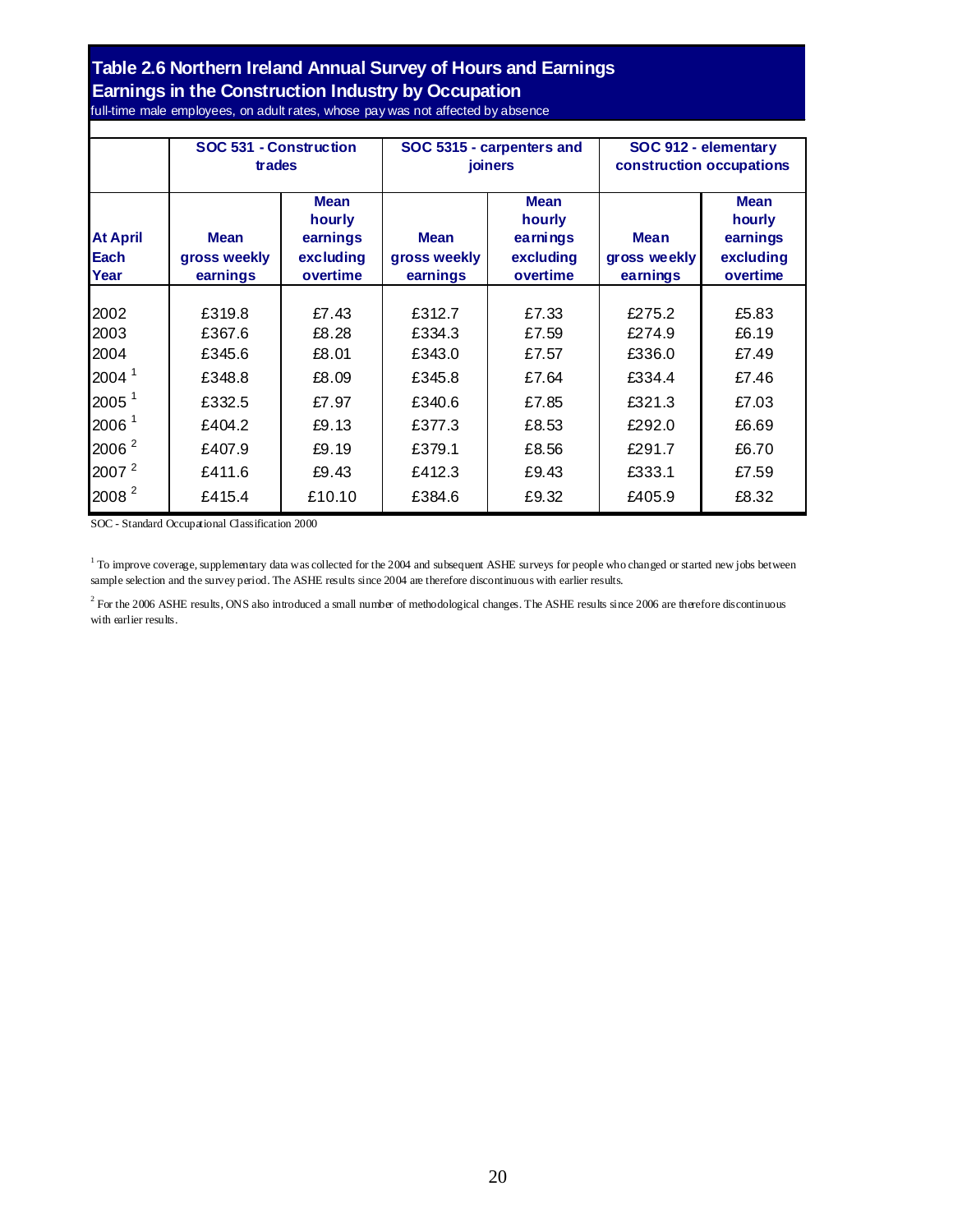## **Table 2.7 Northern Ireland Annual Survey of Hours and Earnings**

### **Earnings and Hours in the Construction Industry and inall Industries and Services**

full-time male employees, on adult rates, whose pay was not affected by absence Construction Industry - SIC 2003 Division F

|                                                                                                                         |                                                                              | <b>FULL-TIME MALES</b>                                                  |                                                              |  |                                                                              |                                                                              |                                                              |  |  |  |  |  |
|-------------------------------------------------------------------------------------------------------------------------|------------------------------------------------------------------------------|-------------------------------------------------------------------------|--------------------------------------------------------------|--|------------------------------------------------------------------------------|------------------------------------------------------------------------------|--------------------------------------------------------------|--|--|--|--|--|
|                                                                                                                         |                                                                              | <b>CONSTRUCTION INDUSTRY</b>                                            |                                                              |  | <b>ALL INDUSTRIES AND SERVICES</b>                                           |                                                                              |                                                              |  |  |  |  |  |
| <b>At April</b><br><b>Each</b><br>Year                                                                                  | <b>Mean gross</b><br>weekly<br>earnings                                      | <b>Mean hourly</b><br>earning<br>excluding<br>overtime                  | <b>Mean total</b><br>weekly hours<br>(including<br>overtime) |  | <b>Mean gross</b><br>weekly<br>earnings                                      | <b>Mean hourly</b><br>earning<br>excluding<br>overtime                       | <b>Mean total</b><br>weekly hours<br>(including<br>overtime) |  |  |  |  |  |
| 2002<br>2003<br>2004<br>2004 <sup>1</sup><br>2005 <sup>1</sup><br>2006 <sup>1</sup><br>$2006^2$<br>$2007^2$<br>$2008^2$ | £371.0<br>£386.9<br>£399.2<br>£403.5<br>£392.7<br>£430.6<br>£429.6<br>£456.2 | £8.60<br>£9.12<br>£9.35<br>£9.47<br>£9.34<br>£10.22<br>£10.19<br>£10.57 | 42.4<br>42.0<br>42.3<br>42.3<br>41.7<br>41.5<br>41.5<br>42.8 |  | £431.9<br>£447.7<br>£466.0<br>£463.5<br>£486.5<br>£502.9<br>£500.9<br>£501.4 | £10.44<br>£10.91<br>£11.21<br>£11.16<br>£11.75<br>£12.20<br>£12.15<br>£12.17 | 41.1<br>40.7<br>41.3<br>41.3<br>41.1<br>41.1<br>41.1<br>41.0 |  |  |  |  |  |

<sup>1</sup> To improve coverage, supplementary data was collected for the 2004 and subsequent ASHE surveys for people who changed or started new jobs between sample selection and the survey period. The ASHE results since 2004 are therefore discontinuous with earlier results.

<sup>2</sup> For the 2006 ASHE results, ONS also introduced a small number of methodological changes. The ASHE results since 2006 are therefore discontinuous with earlier results.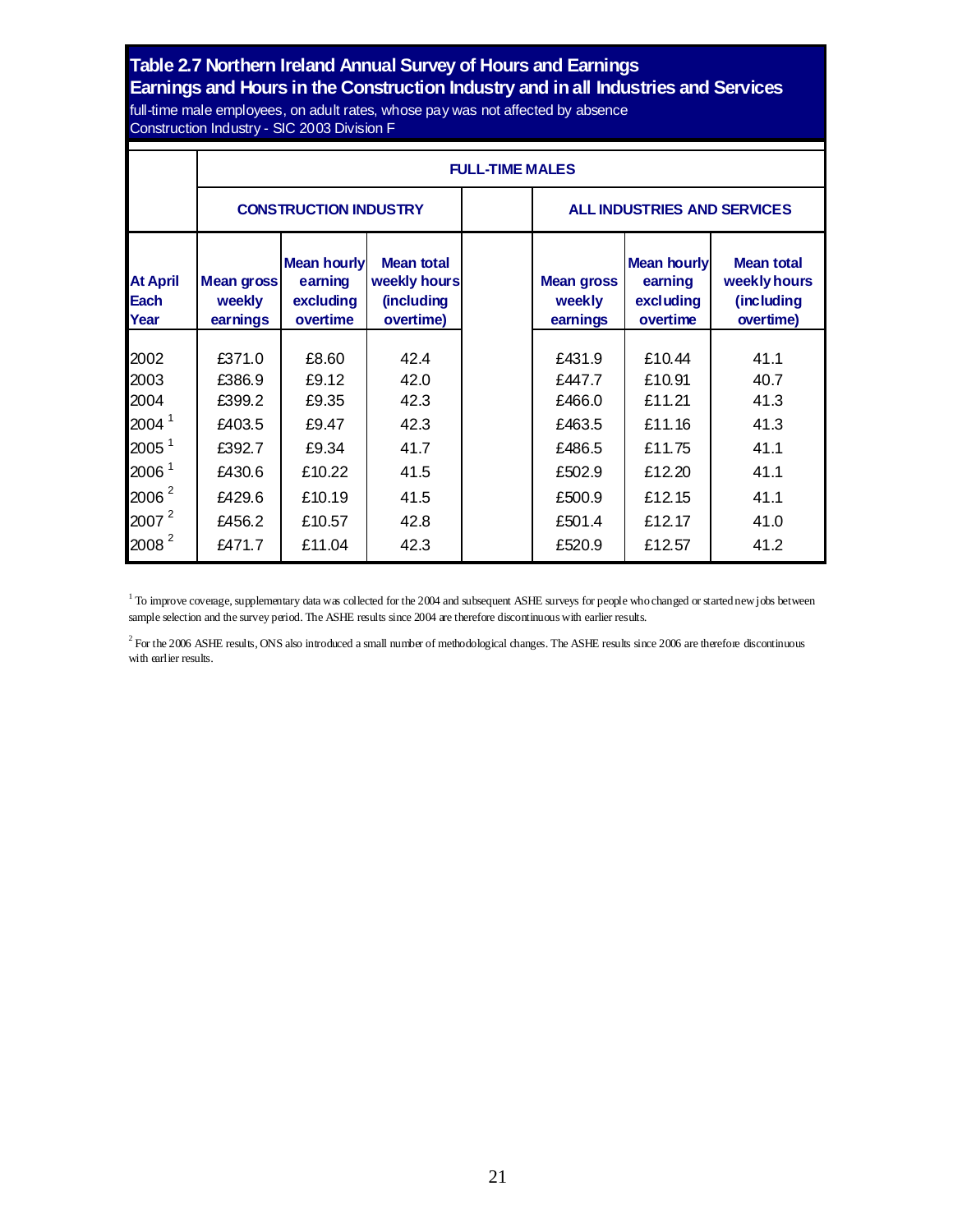#### 2.8 Statistics of accidents reported to HSENI 2000/01 - 2007/08

#### 2.8.1. All accidents - fatal, major injury and over 3 day

| Year       | Fatal | Major | Over 3 Day | <b>Total</b> |
|------------|-------|-------|------------|--------------|
|            |       |       |            |              |
| 2000/01    | 12    | 578   | 3,421      | 4,011        |
| 2001/02    | 9     | 595   | 3,547      | 4,151        |
| 2002/03    | 21    | 650   | 3,039      | 3,710        |
| 2003/04    | 19    | 675   | 2,642      | 3,336        |
| 2004/05    | 15    | 640   | 2,359      | 3,014        |
| 2005/06(P) | 20    | 599   | 2,645      | 3,264        |
| 2006/07    | 18    | 510   | 2,318      | 2,846        |
| 2007/08    | 16    | 557   | 2,179      | 2,752        |

#### **2.8.2. All accidents by industrial sector**

| Year       | <b>Agric</b> | Constr | $Mfg&Q^1$ | <b>Educ</b> | <b>Health</b> | Other | Total |
|------------|--------------|--------|-----------|-------------|---------------|-------|-------|
|            |              |        |           |             |               |       |       |
| 2000/01    | 72           | 245    | 1,259     | 380         | 498           | 1,557 | 4,011 |
| 2001/02    | 57           | 236    | 1,195     | 392         | 467           | 1,804 | 4,151 |
| 2002/03    | 54           | 212    | 1,030     | 481         | 505           | 1,428 | 3,710 |
| 2003/04    | 42           | 246    | 963       | 350         | 454           | 1,281 | 3,336 |
| 2004/05    | 37           | 250    | 863       | 275         | 442           | 1,147 | 3,014 |
| 2005/06(P) | 44           | 303    | 896       | 336         | 514           | 1,171 | 3,264 |
| 2006/07    | 32           | 276    | 808       | 211         | 480           | 1,039 | 2,846 |
| 2007/08    | 7<br>4       | 332    | 808       | 141         | 436           | 1,018 | 2,752 |

#### **2.8.3. Major accidents by industrial sector**

| Year       | Agric <sup>2</sup> | Constr | Mfg & Q | <b>Educ</b> | <b>Health</b> | Other | <b>Total</b> |
|------------|--------------------|--------|---------|-------------|---------------|-------|--------------|
|            |                    |        |         |             |               |       |              |
| 2000/01    | N/A                | 68     | 122     | 206         | 52            | 130   | 578          |
| 2001/02    | N/A                | 55     | 147     | 199         | 58            | 136   | 595          |
| 2002/03    | N/A                | 60     | 116     | 293         | 58            | 123   | 650          |
| 2003/04    | N/A                | 81     | 148     | 181         | 86            | 179   | 675          |
| 2004/05    | N/A                | 98     | 146     | 119         | 88            | 189   | 640          |
| 2005/06(P) | N/A                | 87     | 134     | 154         | 88            | 136   | 599          |
| 2006/07    | N/A                | 92     | 133     | 85          | 57            | 143   | 510          |
| 2007/08    | N/A                | 128    | 187     | 34          | 48            | 160   | 557          |

#### **2.8.4. Fatal accident incidence rates per 100,000 workers by industrial sector**

| Year       | <b>Agriculture</b> | <b>Construction</b> | Manufacturing | <b>All Industries</b> |  |  |  |  |
|------------|--------------------|---------------------|---------------|-----------------------|--|--|--|--|
|            |                    |                     |               |                       |  |  |  |  |
| 2000/01    | 19.16              | 8.5                 | 1.91          | 0.94                  |  |  |  |  |
| 2001/02    | 13.69              | 11.4                | 1.01          | 0.93                  |  |  |  |  |
| 2002/03    | 12.4               | 12.7                |               | 2.6                   |  |  |  |  |
| 2003/04    | 19.2               | 10.2                |               | 2.3                   |  |  |  |  |
| 2004/05    | 11.9               | 6.7                 |               | 1.6                   |  |  |  |  |
| 2005/06(P) | 28.5               | 7.4                 | 3.1           | $\overline{2.3}$      |  |  |  |  |
| 2006/07    | 14.7               | 8.5                 | 3.1           | $\overline{2.2}$      |  |  |  |  |
| 2007/08    | 19.8               | 6.4                 | 1.1           | 2.1                   |  |  |  |  |

 $1$  Mfg & Q: Manufacturing and Quarries.

<sup>2</sup> Non-fatal Agriculture accidents are not classified as "major" and "over 3 day", but simply as "non-fatal".

 $(P) =$  provisional figures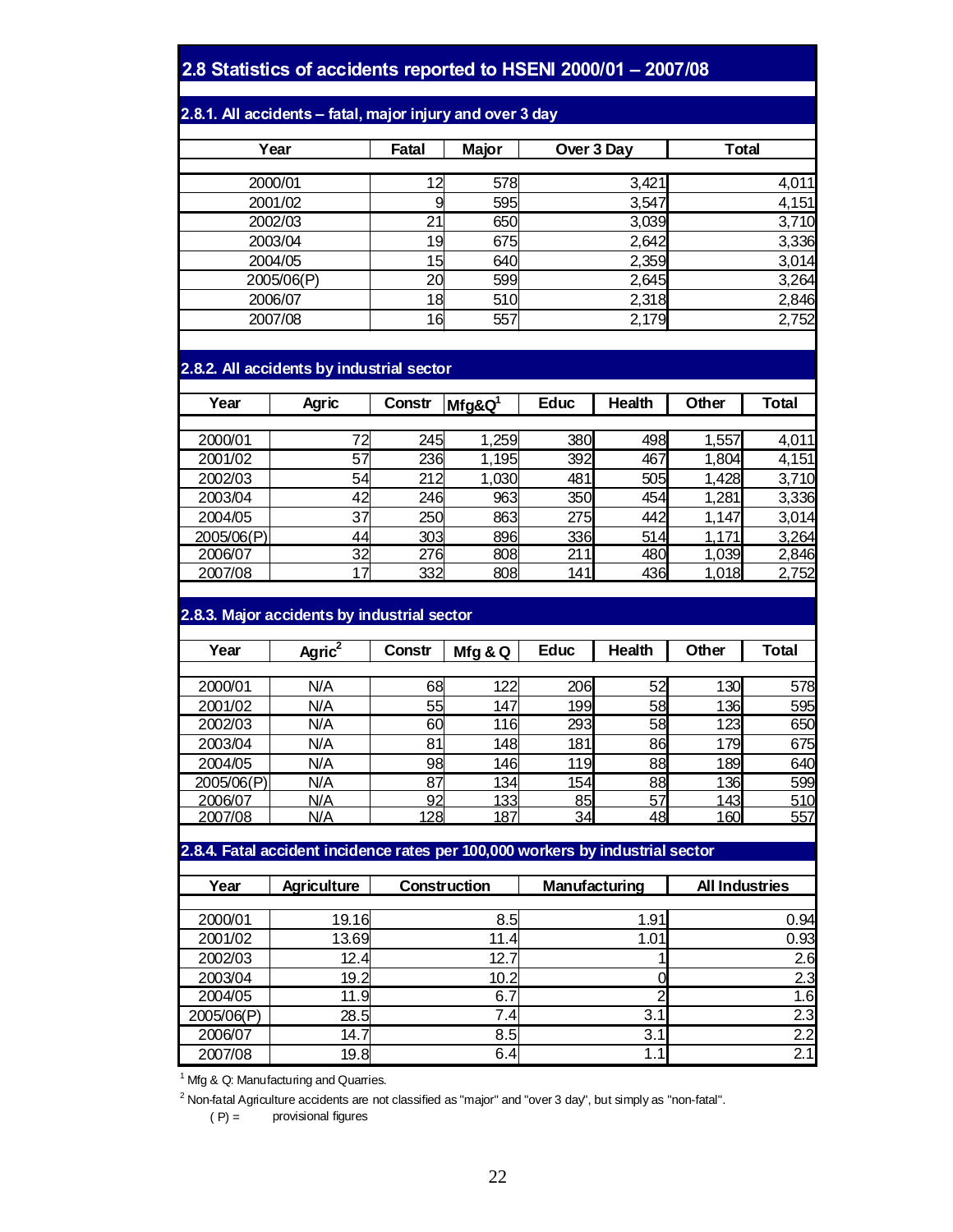| 2.8.5. Construction sector - cause of accident by type of accident |              |              |                   |              |              |                          |
|--------------------------------------------------------------------|--------------|--------------|-------------------|--------------|--------------|--------------------------|
|                                                                    | 2000/01      |              |                   | 2001/02      |              |                          |
| Cause                                                              | <b>Fatal</b> | <b>Major</b> | Over <sub>3</sub> | Fatal        | <b>Major</b> | Over <sub>3</sub>        |
|                                                                    |              |              | day               |              |              | day                      |
| Fall                                                               | 3            | 39           | 38                |              | 24           | 36                       |
| Struck by                                                          |              |              | 35                |              |              | 35                       |
| Handling,<br>strains/sprains                                       |              | 5            | 35                |              |              | 35                       |
| Slip or trip                                                       |              |              | 21                |              | 4            | 24                       |
| Vehicle                                                            |              |              | 6                 |              |              |                          |
| Collapsing or                                                      |              |              |                   |              | 2            |                          |
| overturning                                                        |              |              |                   |              |              |                          |
| <b>Others</b>                                                      |              |              | 37                | 2            | 16           | 34                       |
| <b>Totals</b>                                                      | 3            | 68           | 174               | Δ            | 55           | 171                      |
|                                                                    | 2002/03      |              |                   | 2003/04      |              |                          |
| Cause                                                              | <b>Fatal</b> | <b>Major</b> | Over 3<br>day     | <b>Fatal</b> | <b>Major</b> | Over <sub>3</sub><br>day |
| Fall                                                               | 5            | 29           | 20                | 3            | 29           | $\overline{34}$          |
| Struck by                                                          |              | 6            | 27                |              | 16           | 26                       |
| Handling,                                                          |              |              | 31                |              |              | 41                       |
| strains/sprains                                                    |              |              |                   |              |              |                          |
| Slip or trip                                                       |              |              | 30                |              | 18           | 27                       |
| Vehicle                                                            |              | 3            |                   |              |              | 3                        |
| Collapsing or<br>overturning                                       |              |              |                   |              |              |                          |
| <b>Others</b>                                                      | 2            | 12           | 26                |              | 11           | 26                       |
| <b>Totals</b>                                                      | 9            | 60           | 143               | 6            | 81           | 160                      |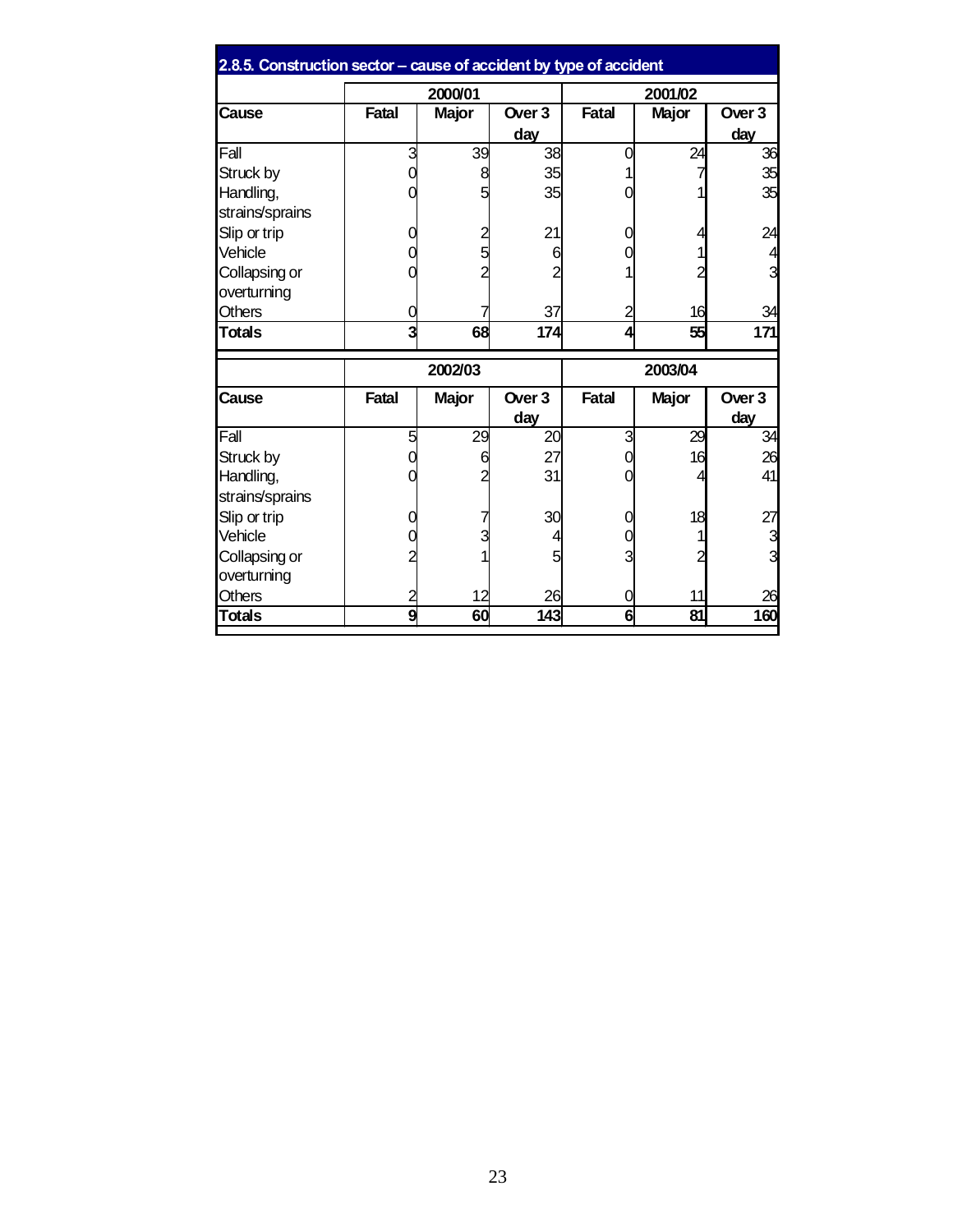| 2.8.5. Construction sector - cause of accident by type of accident (continued) |                |                                   |                   |                       |            |                   |  |
|--------------------------------------------------------------------------------|----------------|-----------------------------------|-------------------|-----------------------|------------|-------------------|--|
|                                                                                |                | 2004/05                           |                   |                       | 2005/06(p) |                   |  |
| <b>Cause</b>                                                                   | <b>Fatal</b>   | Over <sub>3</sub><br><b>Major</b> |                   | <b>Fatal</b><br>Major |            | Over <sub>3</sub> |  |
|                                                                                |                |                                   | day               |                       |            | day               |  |
| Fall                                                                           | $\overline{2}$ | 40                                | 25                | 3                     | 42         | 31                |  |
| Struck by                                                                      |                | 16                                | 23                |                       | 13         | 48                |  |
| Handling,                                                                      |                | 10                                | 50                |                       | 5          | 55                |  |
| strains/sprains                                                                |                |                                   |                   |                       |            |                   |  |
| Slip or trip                                                                   |                | 17                                | 17                |                       | 12         | 28                |  |
| Vehicle                                                                        |                |                                   | 3                 |                       |            | 8                 |  |
| Collapsing or                                                                  |                | 3                                 |                   |                       |            |                   |  |
| overturning                                                                    |                |                                   |                   |                       |            |                   |  |
| <b>Others</b>                                                                  |                | 11                                | 24                | 2                     | 13         | 40                |  |
| <b>Totals</b>                                                                  | 4              | 98                                | 148               | $5\overline{5}$       | 87         | 211               |  |
|                                                                                |                | 2006/07                           |                   | 2007/08               |            |                   |  |
| Cause                                                                          | <b>Fatal</b>   | <b>Major</b>                      | Over <sub>3</sub> | <b>Fatal</b>          | Major      | Over <sub>3</sub> |  |
|                                                                                |                |                                   | <u>day</u>        |                       |            | day               |  |
| Fall                                                                           |                | 40                                | 33                | $\overline{2}$        | 56         | 38                |  |
| Struck by                                                                      |                | 15                                | 28                |                       | 17         | 33                |  |
| Handling,                                                                      |                | 5                                 | 36                |                       | 6          | 43                |  |
| strains/sprains                                                                |                |                                   |                   |                       |            |                   |  |
| Slip or trip                                                                   |                | 16                                | 38                |                       | 20         | 35                |  |
| Vehicle                                                                        |                | 7                                 | 2                 |                       | 3          | 3                 |  |
| Collapsing or                                                                  | 2              | $\overline{2}$                    |                   |                       |            |                   |  |
| overturning                                                                    |                |                                   |                   |                       |            |                   |  |
| Others                                                                         | 3              |                                   | 42                |                       | 26         | 47                |  |
| <b>Totals</b>                                                                  | 6              | 92                                | 180               | 5 <sub>l</sub>        | 128        | 199               |  |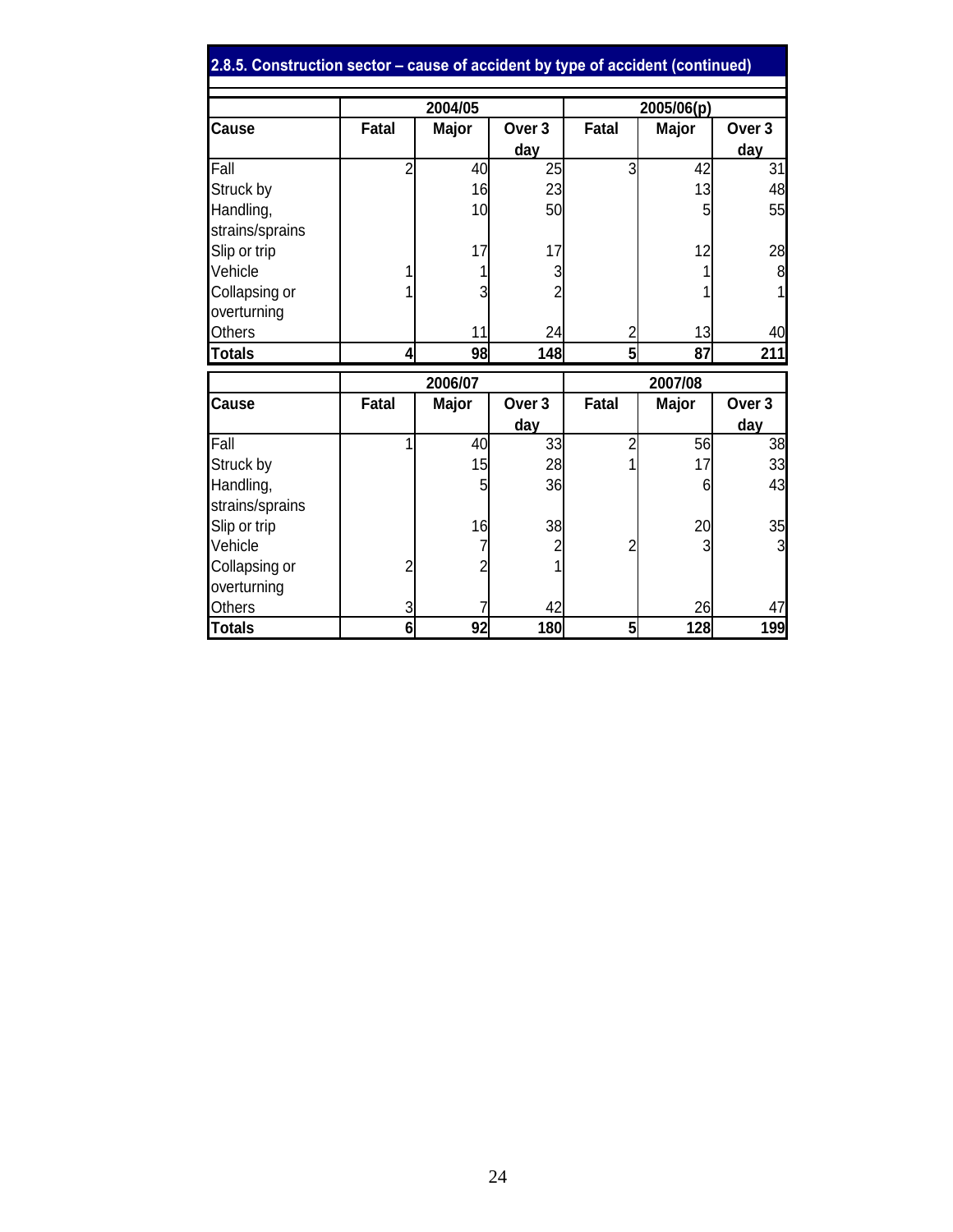| 2.8.6. Construction sector - description of fatal accidents |                                |                   |                               |                                                                                 |                           |
|-------------------------------------------------------------|--------------------------------|-------------------|-------------------------------|---------------------------------------------------------------------------------|---------------------------|
| Year                                                        | Number of<br><b>Fatalities</b> | <b>Occupation</b> | <b>Employment</b><br>Category | <b>Description</b>                                                              | Date                      |
|                                                             |                                | Plumber           | Self-employed                 | Fell 13m from landing.                                                          | 28/04/2000                |
|                                                             |                                | Labourer          | Employee                      | Fell from scaffolding.                                                          | 25/09/2000                |
| 2000/01                                                     |                                |                   |                               |                                                                                 | (Died 04 10 2000)         |
|                                                             |                                | Demolition        | Employee                      | Fell through opening in floor of industrial                                     | 16/11/2000                |
|                                                             |                                | worker            |                               | premises.                                                                       |                           |
|                                                             |                                | Joiner            | Employee                      | Crushed under bale of reinforced mesh<br>that fell 8m during lifting operation. | 21/06/2001                |
|                                                             |                                | Electrician       | Self-employed                 | Electrocuted while rewiring a house.                                            | 19/11/2001                |
| 2001/02                                                     |                                | <b>Builder</b>    | Self-employed                 | Crushed when entangled between                                                  | 04/12/2001                |
|                                                             |                                |                   |                               | slewing ring and digger tracks.                                                 |                           |
|                                                             |                                | Worker            | Employee                      | Electrocuted when boom of excavator                                             | 15/12/2001                |
|                                                             |                                |                   |                               | came in contact with 33kv overhead                                              |                           |
|                                                             |                                |                   |                               | power lines.                                                                    |                           |
|                                                             |                                | Painter           | Employee                      | Electrocuted while working from MEWP                                            | 08/05/2002                |
|                                                             |                                |                   |                               | when it came into contact with overhead                                         |                           |
|                                                             |                                |                   |                               | power line.                                                                     |                           |
|                                                             |                                | Child (boy aged   | Member of the                 | Trapped in 225mm diameter sewer pipe.                                           | 01/06/2002                |
|                                                             |                                | $5$ yrs)          | public                        |                                                                                 |                           |
|                                                             |                                | Roofer            | Self-employed                 | Fell from roof while carrying out minor                                         | 19/07/2002                |
|                                                             |                                |                   |                               | repairs.                                                                        |                           |
|                                                             |                                | Labourer          | Self-employed                 | Crushed underneath staircase that                                               | 03/09/2002                |
|                                                             |                                |                   |                               | collapsed.                                                                      |                           |
| 2002/03                                                     | $8 + 1$ child                  | Labourer          | Employee                      | Fell following collapse of 8 staircases                                         | 03/09/2002                |
|                                                             |                                |                   |                               | during placing of the staircases.                                               |                           |
|                                                             |                                | Businessman       | Self-employed                 | Crushed under wall knocked over by                                              | 18/11/2002                |
|                                                             |                                |                   |                               | arm of excavator.                                                               |                           |
|                                                             |                                | Joiner            | Employee                      | Fell 3.6m from cage mounted on                                                  | 03/12/2002                |
|                                                             |                                |                   |                               | telescopic handler; cage also fell onto                                         |                           |
|                                                             |                                | Mastic asphalter  | Employee                      | the deceased.<br>Slipped on hip roof and fell underneath                        | 21/01/2003                |
|                                                             |                                |                   |                               | middle guard rail and onto flat roof                                            | (Died 23 01 2003)         |
|                                                             |                                | <b>Builder</b>    | Self-employed                 | Fell 13.5m from extension ladder                                                | 07/02/2003                |
|                                                             |                                |                   |                               | mounted on top of tower scaffold.                                               |                           |
|                                                             |                                |                   |                               |                                                                                 |                           |
|                                                             |                                | Joiner            | Employee                      | Fell 2.8m through an opening in the floor                                       | 14/05/2003 (Died          |
|                                                             |                                | Sub-contractor    | Self-employed                 | of a timber framed house<br>Crush in a trench collapse                          | 16/05/2003)<br>30/08/2003 |
|                                                             |                                | Mushroom          | Employee                      | Crushed under an overturned excavator                                           | 23/10/2003                |
| 2003/04                                                     |                                | 6 Picker          |                               |                                                                                 |                           |
|                                                             |                                | Labourer          |                               | Fell from a ladder                                                              | 17/11/2003                |
|                                                             |                                | Digger driver     | Self-employed                 | Crushed under a wall collapse during                                            | 10/12/2003 (Died          |
|                                                             |                                |                   |                               | demolition                                                                      | 21/02/2004)               |
|                                                             |                                | <b>Builder</b>    | Self-employed                 | Fell approx 7m off a roof                                                       | 04/03/2004                |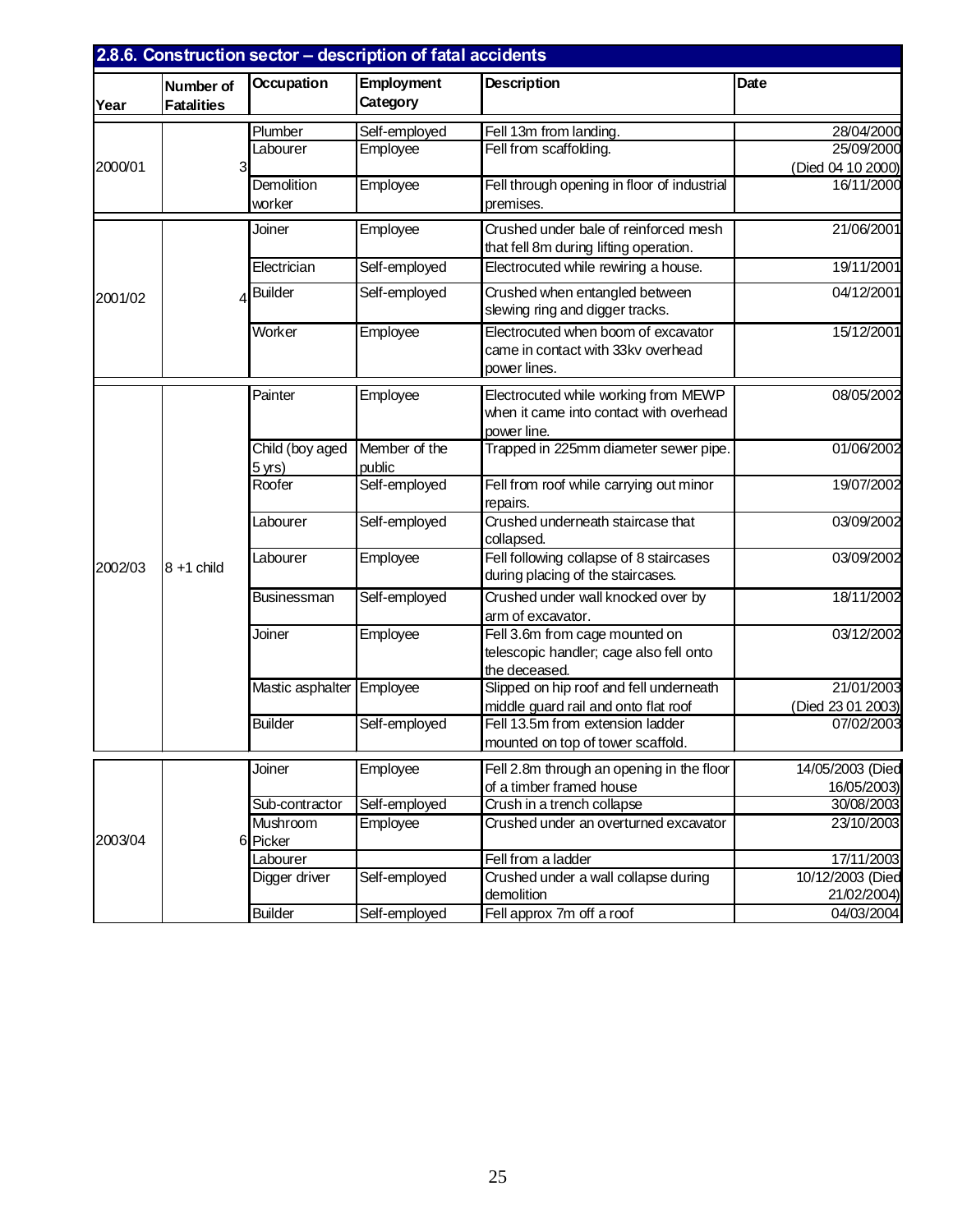|         |                                       |                                              |                                                             | 2.8.6. Construction sector - description of fatal accidents (continued)                             |                              |
|---------|---------------------------------------|----------------------------------------------|-------------------------------------------------------------|-----------------------------------------------------------------------------------------------------|------------------------------|
| Year    | <b>Number of</b><br><b>Fatalities</b> | Occupation                                   | <b>Employment</b><br>Category                               | <b>Description</b>                                                                                  | <b>Date</b>                  |
|         |                                       | Joiner                                       | Employed                                                    | Fell approx 2.4m from a wall with wet<br>mortar                                                     | 04/10/2004 (Died 07/10/2004) |
| 2004/05 |                                       | 4 Labourer                                   | Employed                                                    | Crushed under a wall collapse                                                                       | 12/02/2005                   |
|         |                                       | Roofer                                       | Employed                                                    | Fell approx.12.3m from a roof                                                                       | 15/03/2005                   |
|         |                                       | Road Worker                                  | Self-employed                                               | Knocked over by a reversing lorry                                                                   | 22/03/2005                   |
|         | Roofer                                | Employee                                     | Fell approx. 5m through a roof light onto<br>concrete floor | 30/05/2005                                                                                          |                              |
|         |                                       | Fitter                                       | Employee                                                    | Died in explosion at water treatment<br>works whilst carrying out construction<br>maintenance work  | 06/02/2006                   |
| 2005/06 | 5                                     | Farmer                                       | Self-employed                                               | Fell from roof (5m) through Perspex<br>skylight on corrugated farm shed                             | 13/10/2005 (Died 14/10/2005) |
|         |                                       | Painter/ decorator                           | Employee                                                    | Fell from ladder whilst painting facia at<br>eves of house                                          | 12/06/2005                   |
|         |                                       | Road Worker                                  | Self-employed                                               | Electrocuted when an articulated lorry<br>made contact with an overhead<br>powerline                | 28/02/2006                   |
|         |                                       | Maintenance                                  | Employee                                                    | Fell from roof into well at Stewart Hall,<br>Stewartstown                                           | 01/05/2006                   |
|         |                                       | Construction<br>Worker                       | Employee                                                    | Buried when a trench collapsed on top<br>of him at construction site, Ballywalter<br>Road, Millisle | 08/052006                    |
| 2006/07 | 6                                     | Digger driver                                | Self-employed                                               | A 9" wall collapsed on him during<br>ground work on a farmyard near<br>Limavady.                    | 27/07/2006                   |
|         |                                       | Joiner                                       | Employee                                                    | Mobile building collapsed on top of IP<br>when it was being moved at RAF<br>Aldergrove.             | 19/09/2006                   |
|         |                                       | Telescopic Handler Employee<br><b>Driver</b> |                                                             | Drowned in tank at construction of new<br>pumping station in Portrush.                              | 06/10/2006                   |
|         |                                       | Engineer                                     |                                                             | Electrocuted when drilling rig made<br>contact with overhead power line.                            | 31/01/2007                   |
|         |                                       | <b>Grab Driver</b>                           | Employed                                                    | Struck by lorry while standing beside his<br>vehicle                                                | 02/05/2007                   |
|         |                                       | Builder*                                     | Self Employed                                               | Fell from scaffolding at a site in<br>Dunmurry                                                      | 11/08/2007 (Died 18/08/2007) |
| 2007/08 | 5                                     | Builder*                                     | Self Employed                                               | Fell from garage roof at a house under<br>construction in Ballynahinch                              | 12/09/2007                   |
|         |                                       | General Labourer                             | Employed                                                    | Died from injuries received when struck<br>by collapsing gable wall in Fintona                      | 25/01/2008                   |
|         |                                       | General Labourer                             | Employed                                                    | Struck by reversing vehicle on site in<br><b>Belfast</b>                                            | 27/02/2008                   |
|         |                                       |                                              |                                                             |                                                                                                     |                              |
| 2008/09 |                                       | <b>Plant Operator</b>                        | Employed                                                    | Died when dumper he was driving went<br>off the edge of steep earth ramp                            | 09/05/2008                   |
|         |                                       | General Labourer                             | Employed                                                    | Died from injuries sustained after fall<br>from height on construction site                         | 11/12/2008 (Died 26/12/2008) |

\* accidents not reportable under RIDDOR but investigated by HSENI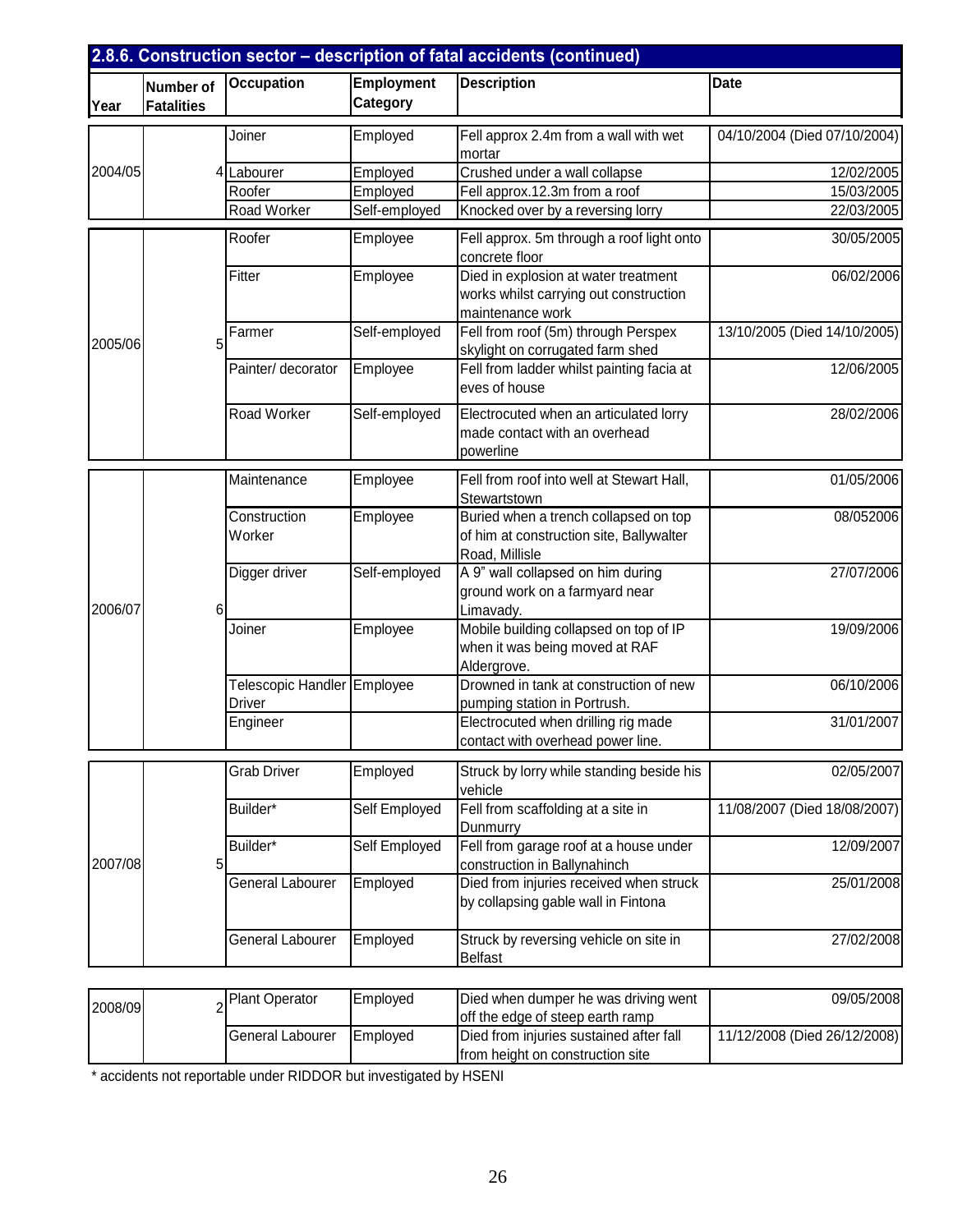## **Survey Response for QCE**

For the quarter 1<sup>st</sup> January to 31<sup>st</sup> March 2009, 88% of contracting firms in the sample participated in the survey. A breakdown of response by stratum is highlighted below. Construction firms are stratified according to annual turnover, ranging from the small stratum one firms with an annual turnover of less than £125,000 through to the large stratum six firms which have an annual turnover in excess of £10.5 million.

As can be seen from the table, a high level of response was achieved from stratum 2 to 6 firms. Response was lower from stratum 1 firms. Each quarter, there is ongoing effort to improve overall response.

| 2009 Jan - Mar | Stratum        | Annual Turnover (£ '000) | Response (%) |
|----------------|----------------|--------------------------|--------------|
|                | 1              | $0 - 124$                | 50           |
|                | 2              | $125 - 549$              | 89           |
|                | 3              | $550 - 2,099$            | 89           |
|                | 4              | $2,100 - 5,249$          | 99           |
|                | 5              | 5,250 - 10499            | 94           |
|                | 6              | $10,500+$                | 92           |
|                | <b>Overall</b> |                          | 88           |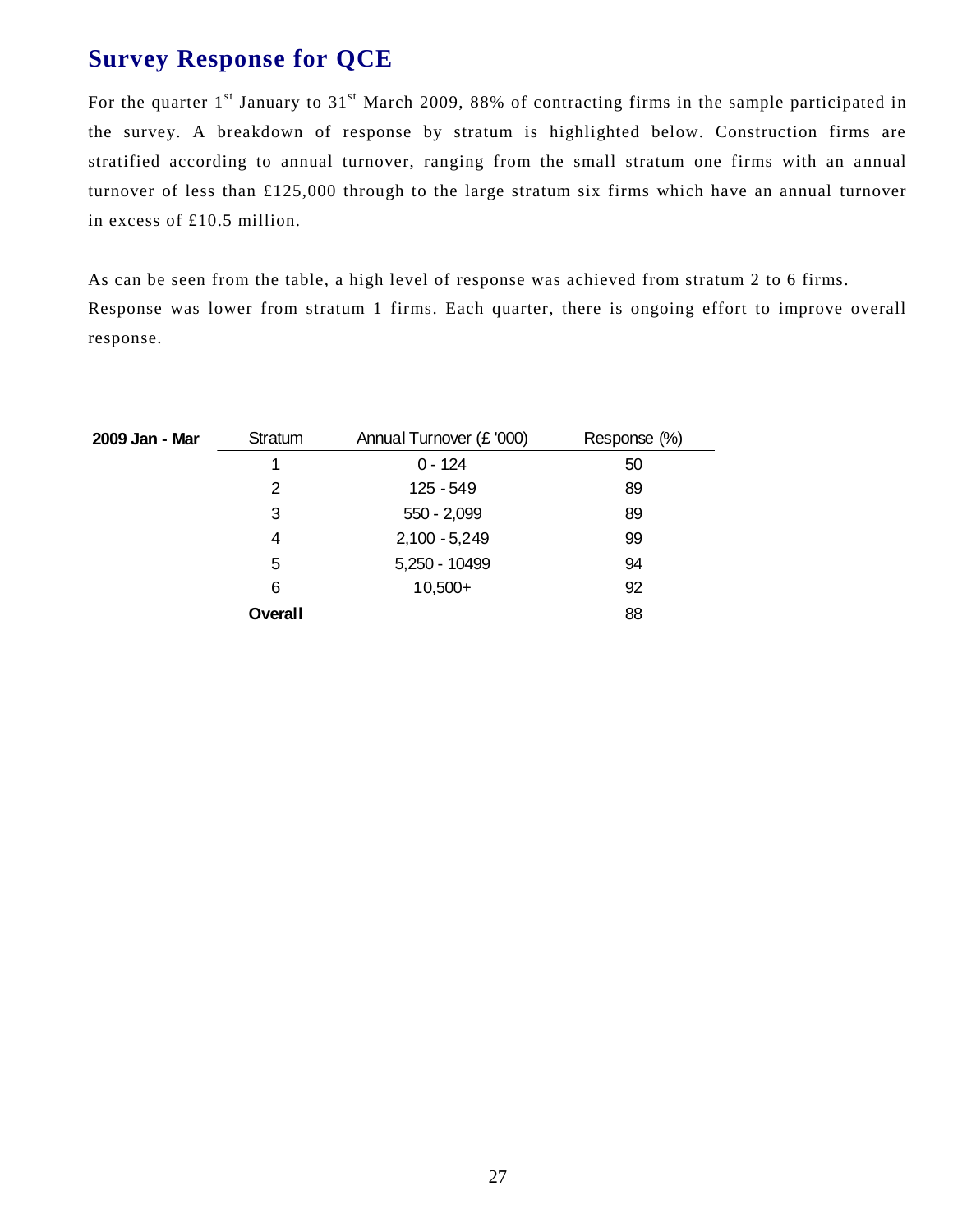## **Notes to Editors**

- 1. Statistics derived from the QCE are based on returns made by Construction Firms and Public Sector Direct Labour Departments.
- 2. The sample of firms in the QCE includes only VAT registered firms in Standard Industrial Classification Division 45 (Construction) on the Inter Departmental Business Register (IDBR).
- 3. Construction activity measured by QCE includes general construction and demolition work, construction and repair of buildings, civil engineering, installation of fixtures and fittings and any other building completion work.
- 4. The following definitions are used in the QCE to describe Construction Activity:

New Work is any new construction activity e.g. factory and office extensions, major re-construction, major alterations, site preparation and demolition.

Repair and Maintenance is all on-site work not defined as new construction, e.g. housing conversions, extensions and improvements.

Housing refers to all housing construction activity, both private and public sector.

Infrastructure refers to any work on roads and car parks, water and sewerage, electricity, gas, communications, air transport, railways, harbours and waterways.

Other Work refers to factories, warehouses, oil, steel gas and coal, schools and colleges, offices and banks, shops, universities, entertainment, agriculture, health and welfare, garages and miscellaneous.

- 5. The base year for all the series published is  $2005 (2005 = 100)$ .
- 6. Tables 1.1, 1.2, 1.3, 1.4, 1.7, 1.8 (b) are all seasonally adjusted. Seasonal adjustment aids interpretation by removing seasonal variation. The data is seasonally adjusted using X11 ARIMA software.
- 7. Totals may not tally as each category is individually deflated and seasonally adjusted.